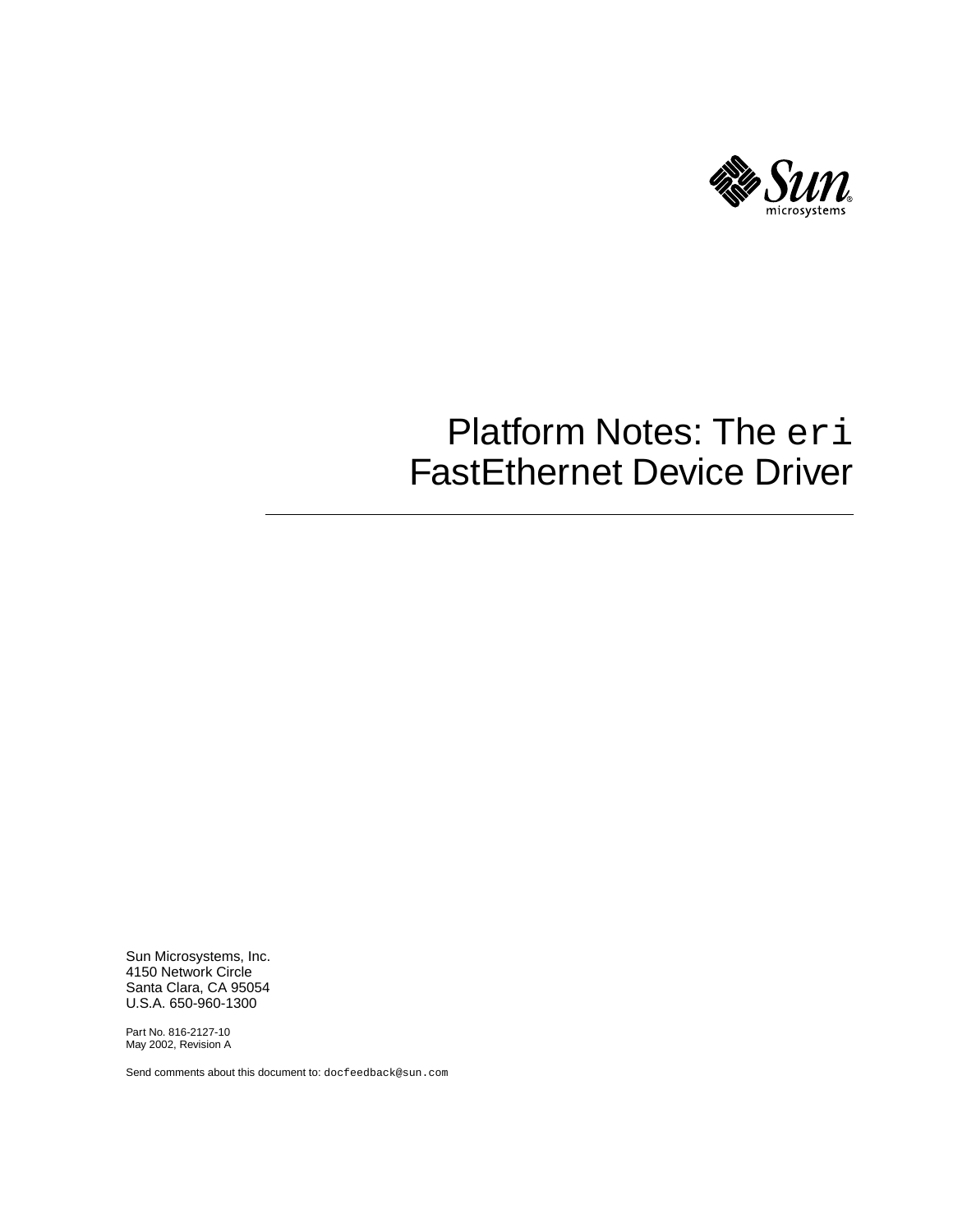Copyright 2002 Sun Microsystems, Inc., 4150 Network Circle, Santa Clara, California 95054 U.S.A. All rights reserved.

This product or document is protected by copyright and distributed under licenses restricting its use, copying, distribution, and decompilation. No part of this product or document may be reproduced in any form by any means without prior written authorization of Sun and its licensors, if any. Third-party software, including font technology, is copyrighted and licensed from Sun suppliers.

Parts of the product may be derived from Berkeley BSD systems, licensed from the University of California. UNIX is a registered trademark in the U.S. and other countries, exclusively licensed through X/Open Company, Ltd. For Netscape Communicator™, the following notice applies: (c) Copyright 1995 Netscape Communications Corporation. All rights reserved.

Sun, Sun Microsystems, the Sun logo, AnswerBook2, docs.sun.com, and Solaris are trademarks, registered trademarks, or service marks of Sun Microsystems, Inc. in the U.S. and other countries. All SPARC trademarks are used under license and are trademarks or registered trademarks of SPARC International, Inc. in the U.S. and other countries. Products bearing SPARC trademarks are based upon an architecture developed by Sun Microsystems, Inc.

The OPEN LOOK and Sun™ Graphical User Interface was developed by Sun Microsystems, Inc. for its users and licensees. Sun acknowledges the pioneering efforts of Xerox in researching and developing the concept of visual or graphical user interfaces for the computer industry. Sun holds a non-exclusive license from Xerox to the Xerox Graphical User Interface, which license also covers Sun's licensees who implement OPEN LOOK GUIs and otherwise comply with Sun's written license agreements.

**RESTRICTED RIGHTS:** Use, duplication, or disclosure by the U.S. Government is subject to restrictions of FAR 52.227-14(g)(2)(6/87) and FAR 52.227-19(6/87), or DFAR 252.227-7015(b)(6/95) and DFAR 227.7202-3(a).

DOCUMENTATION IS PROVIDED "AS IS" AND ALL EXPRESS OR IMPLIED CONDITIONS, REPRESENTATIONS AND WARRANTIES, INCLUDING ANY IMPLIED WARRANTY OF MERCHANTABILITY, FITNESS FOR A PARTICULAR PURPOSE OR NON-INFRINGEMENT, ARE DISCLAIMED, EXCEPT TO THE EXTENT THAT SUCH DISCLAIMERS ARE HELD TO BE LEGALLY INVALID.

Copyright 2002 Sun Microsystems, Inc., 4150 Network Circle, Santa Clara, Californie 95054 Etats-Unis. Tous droits réservés.

Ce produit ou document est protégé par un copyright et distribué avec des licences qui en restreignent l'utilisation, la copie, la distribution, et la décompilation. Aucune partie de ce produit ou document ne peut être reproduite sous aucune forme, par quelque moyen que ce soit, sans l'autorisation préalable et écrite de Sun et de ses bailleurs de licence, s'il y en a. Le logiciel détenu par des tiers, et qui comprend la technologie relative aux polices de caractères, est protégé par un copyright et licencié par des fournisseurs de Sun.

Des parties de ce produit pourront être dérivées des systèmes Berkeley BSD licenciés par l'Université de Californie. UNIX est une marque déposée aux Etats-Unis et dans d'autres pays et licenciée exclusivement par X/Open Company, Ltd. La notice suivante est applicable à Netscape Communicator™: (c) Copyright 1995 Netscape Communications Corporation. Tous droits réservés.

Sun, Sun Microsystems, le logo Sun, AnswerBook2, docs.sun.com, et Solaris sont des marques de fabrique ou des marques déposées, ou marques de service, de Sun Microsystems, Inc. aux Etats-Unis et dans d'autres pays. Toutes les marques SPARC sont utilisées sous licence et sont des marques de fabrique ou des marques déposées de SPARC International, Inc. aux Etats-Unis et dans d'autres pays. Les produits portant les marques SPARC sont basés sur une architecture développée par Sun Microsystems, Inc.

L'interface d'utilisation graphique OPEN LOOK et Sun™ a été développée par Sun Microsystems, Inc. pour ses utilisateurs et licenciés. Sun reconnaît les efforts de pionniers de Xerox pour la recherche et le développement du concept des interfaces d'utilisation visuelle ou graphique pour l'industrie de l'informatique. Sun détient une licence non exclusive de Xerox sur l'interface d'utilisation graphique Xerox, cette licence couvrant également les licenciés de Sun qui mettent en place l'interface d'utilisation graphique OPEN LOOK et qui en outre se conforment aux licences écrites de Sun.

CETTE PUBLICATION EST FOURNIE "EN L'ETAT" ET AUCUNE GARANTIE, EXPRESSE OU IMPLICITE, N'EST ACCORDEE, Y COMPRIS DES GARANTIES CONCERNANT LA VALEUR MARCHANDE, L'APTITUDE DE LA PUBLICATION A REPONDRE A UNE UTILISATION PARTICULIERE, OU LE FAIT QU'ELLE NE SOIT PAS CONTREFAISANTE DE PRODUIT DE TIERS. CE DENI DE GARANTIE NE S'APPLIQUERAIT PAS, DANS LA MESURE OU IL SERAIT TENU JURIDIQUEMENT NUL ET NON AVENU.



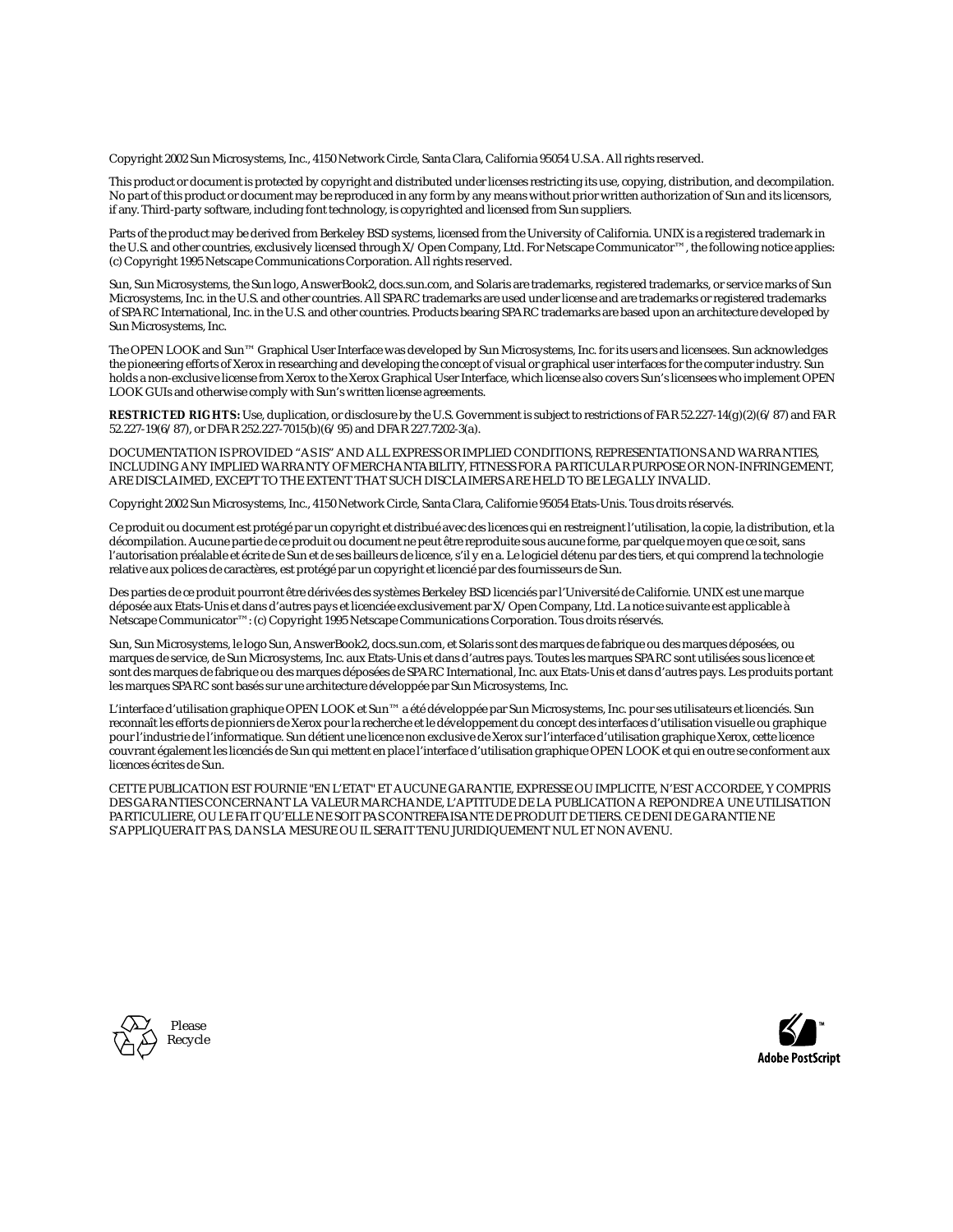## <span id="page-2-0"></span>**Contents**

**[Contents](#page-2-0) iii**

**[Tables](#page-6-0) vii**

**[Preface](#page-8-0) ix**

- **1. [The](#page-12-0)** eri **Device Driver 1** [Hardware Overview 1](#page-12-1) [Operating Speeds and Modes 1](#page-12-2) [Auto-Negotiation](#page-13-0) 2
- **2. [Configuring the Driver Software 3](#page-14-0)**

[Configuring the Host File 3](#page-14-1)

▼ [To Configure the Host File](#page-14-2) 3

[Booting From the Network 5](#page-16-0)

▼ [To Boot From the Network 5](#page-16-1)

[Optional Post-Installation Procedures](#page-17-0) 6

[Setting Driver Parameters](#page-17-1) 6

- ▼ [To Force Network Speed Between 10 Mbps and 100 Mbps](#page-17-2) 6
- **3. [Parameter Definitions](#page-20-0) 9**

[Driver Parameter Values and Definitions 9](#page-20-1)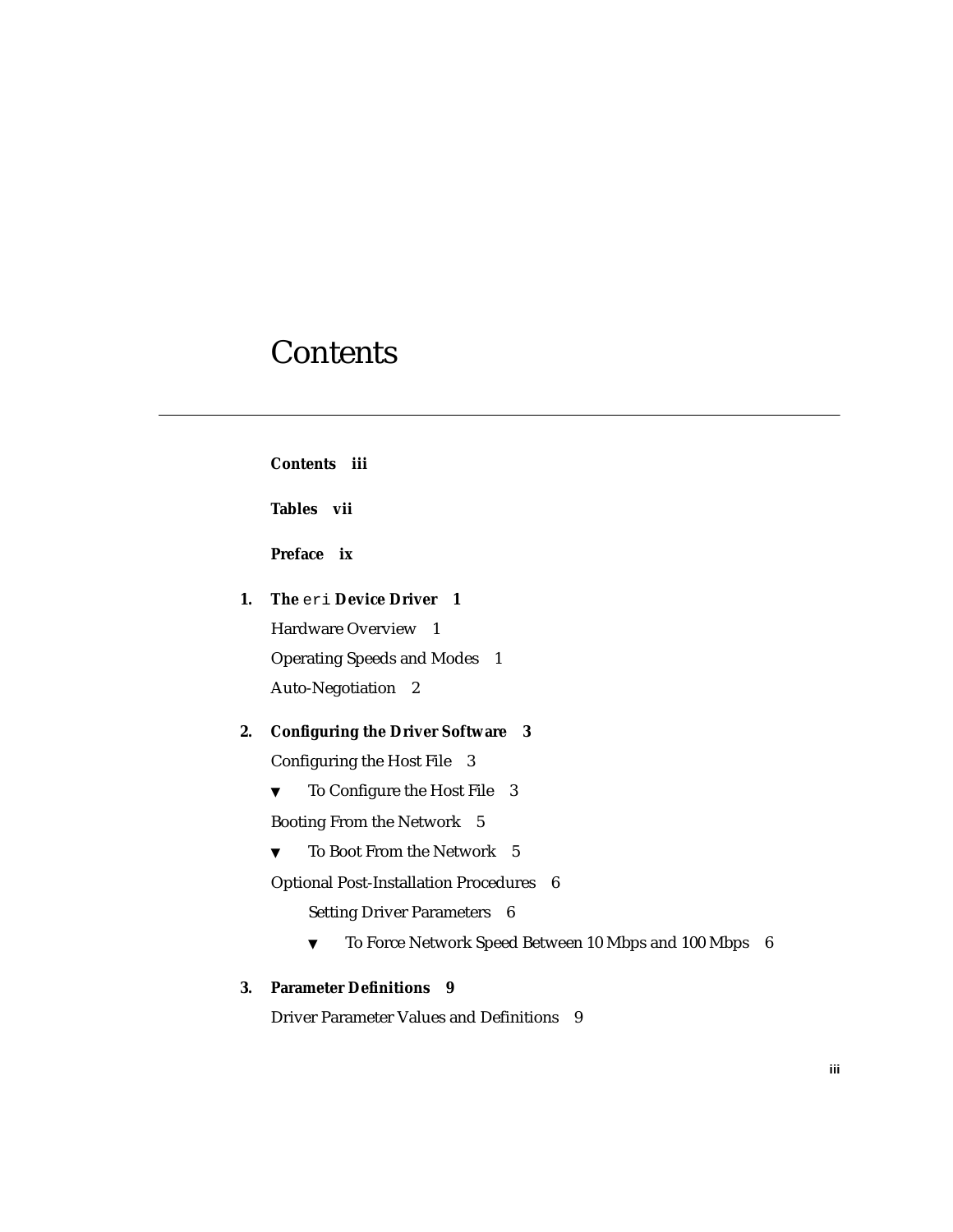[Defining the Current Status 1](#page-22-0)1 [Inter-Packet Gap Parameters 1](#page-22-1)1 [Defining an Additional Delay Before Transmitting a Packet Using](#page-23-0) lance mode and  $ipq0$  12 [Operational Mode Parameters](#page-24-0) 13 [Operational Mode Priorities](#page-25-0) 14 [Defining the Number of Back-to-Back Packets to Transmit 1](#page-26-0)5 [Reporting Transceiver Capabilities](#page-26-1) 15 [Reporting the Link Partner Capabilities](#page-27-0) 16

#### **4. [Setting Parameters 1](#page-28-0)7**

[Parameter Options](#page-28-1) 17

[Setting Parameters Using](#page-29-0) ndd 18

[Identifying Device Instances 1](#page-29-1)8

▼ [To Specify the Device Instance for the](#page-29-2) ndd Utility 18

[Non-Interactive and Interactive Modes 1](#page-29-3)8

[Using the](#page-30-0) ndd Utility in Non-Interactive Mode 19

[Using the](#page-30-1) ndd Utility in Interactive Mode 19

[Setting Forced Mode 2](#page-31-0)0

- ▼ [To Select a Transceiver Capability and Set Forced Mode 2](#page-32-0)1 [Auto-Negotiation Mode](#page-32-1) 21
- ▼ [To Set the Mode to Auto-Negotiation](#page-32-2) 21

[Setting Parameters in the](#page-32-3) /etc/system File 21

▼ [To Set](#page-34-0) ipg1 to 10 and ipg2 to 5 When Rebooting 23

[Setting Parameters Using the](#page-35-0) eri.conf File 24

[To Configure Driver Parameters Using](#page-35-1) eri.conf 24

#### **A. [Auto-Negotiation](#page-38-0) 27**

[The Auto-Negotiation Protocol](#page-38-1) 27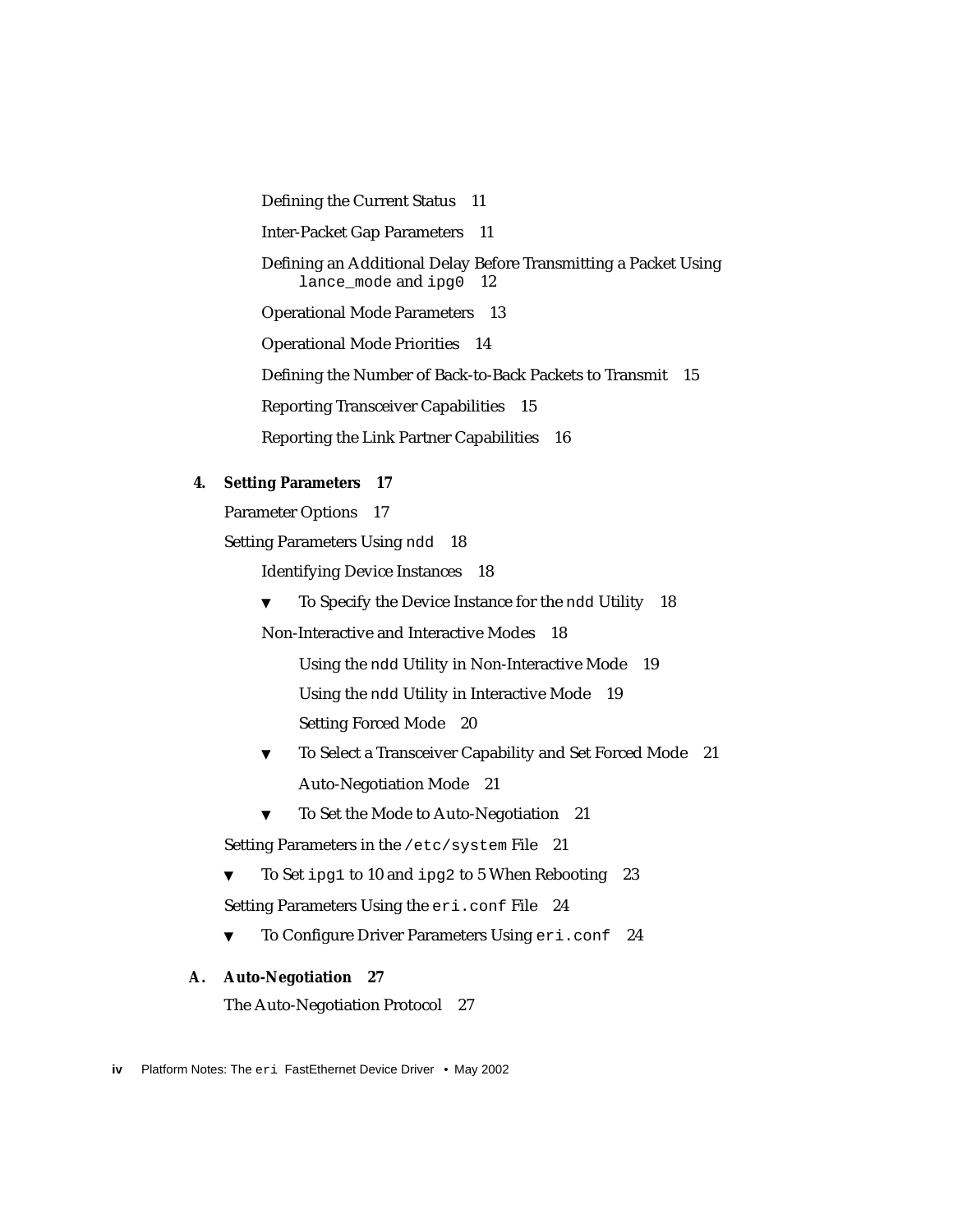[Boot Process on the Network 2](#page-38-2)7 [Correcting Errors in Negotiating 2](#page-39-0)8 [Internal \(Local\) Transceiver](#page-39-1) 28

**[Index 2](#page-40-0)9**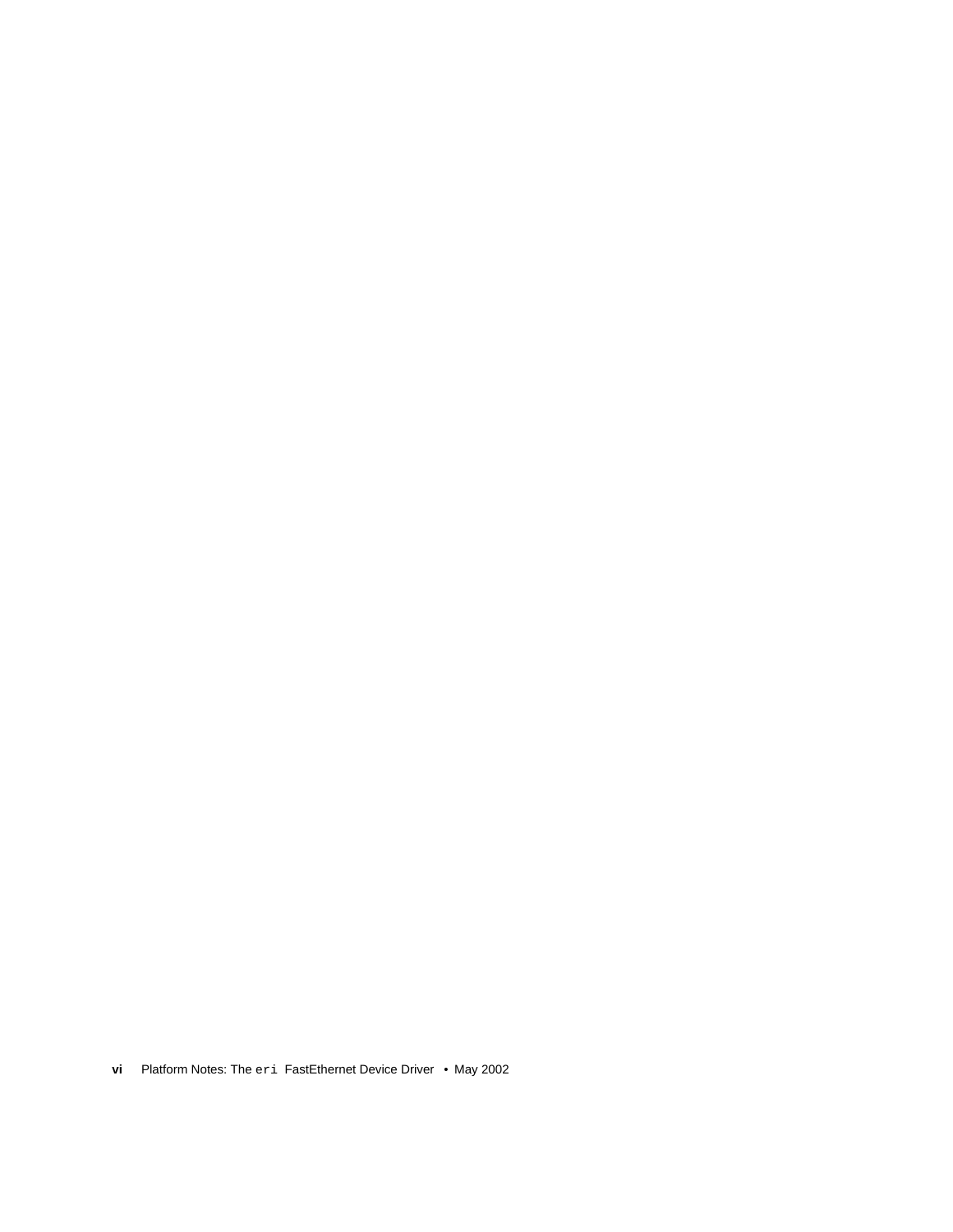## <span id="page-6-0"></span>Tables

- TABLE 3-1 eri Driver Parameter, Status, and Descriptions 9
- TABLE 3-2 Read-Only Parameters for Defining the Current Status 11
- TABLE 3-3 Read-Write Inter-Packet Gap Parameter Values and Descriptions 12
- TABLE 3-4 Parameters Defining lance\_mode and ipg0 13
- TABLE 3-5 Operational Mode Parameters 13
- TABLE 3-6 Operational Mode Priorities 14
- TABLE 3-7 Back-to-Back Packet Transmission Capability 15
- TABLE 3-8 Read-Only Transceiver Capabilities 15
- TABLE 3-9 Read-Only Link Partner Capabilities 16
- TABLE 4-1 Setting Variables in the /etc/system File 22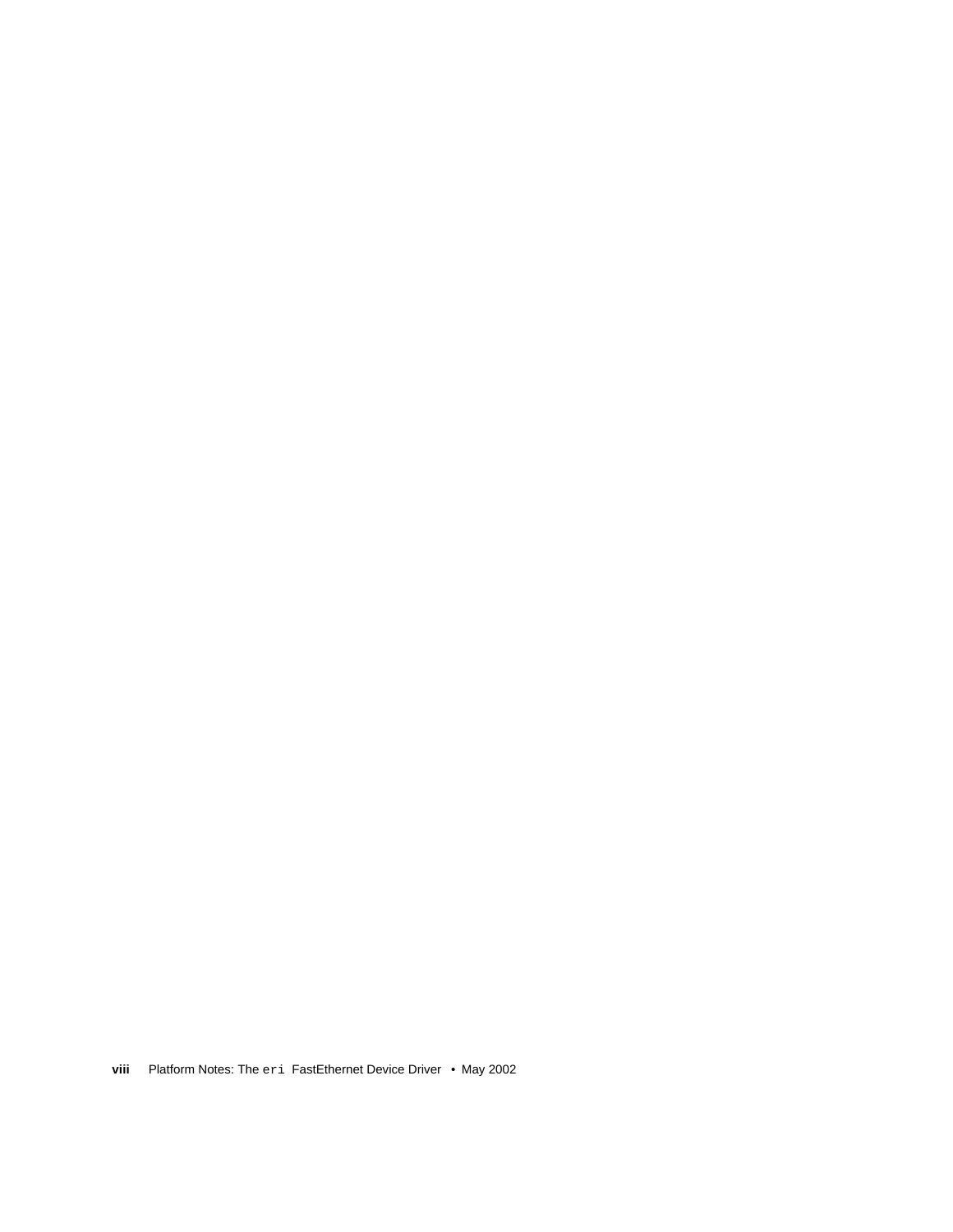## <span id="page-8-0"></span>Preface

This book describes how to configure the eri driver for Sun systems using the Ethernet function of the RIO application specific integrated circuit (ASIC).

# How This Book Is Organized

[Chapter 1](#page-12-3) describes the eri device driver and includes topics such as operating speeds and modes, and auto-negotiation.

[Chapter 2](#page-14-3) describes configuring the eri device driver.

[Chapter 3](#page-20-2) describes the parameter settings for the eri device driver.

[Chapter 4](#page-28-2) describes how to set the eri device driver parameter values using the ndd utility and also in the /etc/system and /kernel/drv/eri.conf files.

[Appendix A](#page-38-3) provides information about auto-negotiation.

# Using UNIX Commands

This document might not contain information on basic UNIX® commands and procedures such as shutting down the system, booting the system, and configuring devices.

See one or more of the following for this information:

- Online documentation for the Solaris™ software environment
- Other software documentation that you received with your system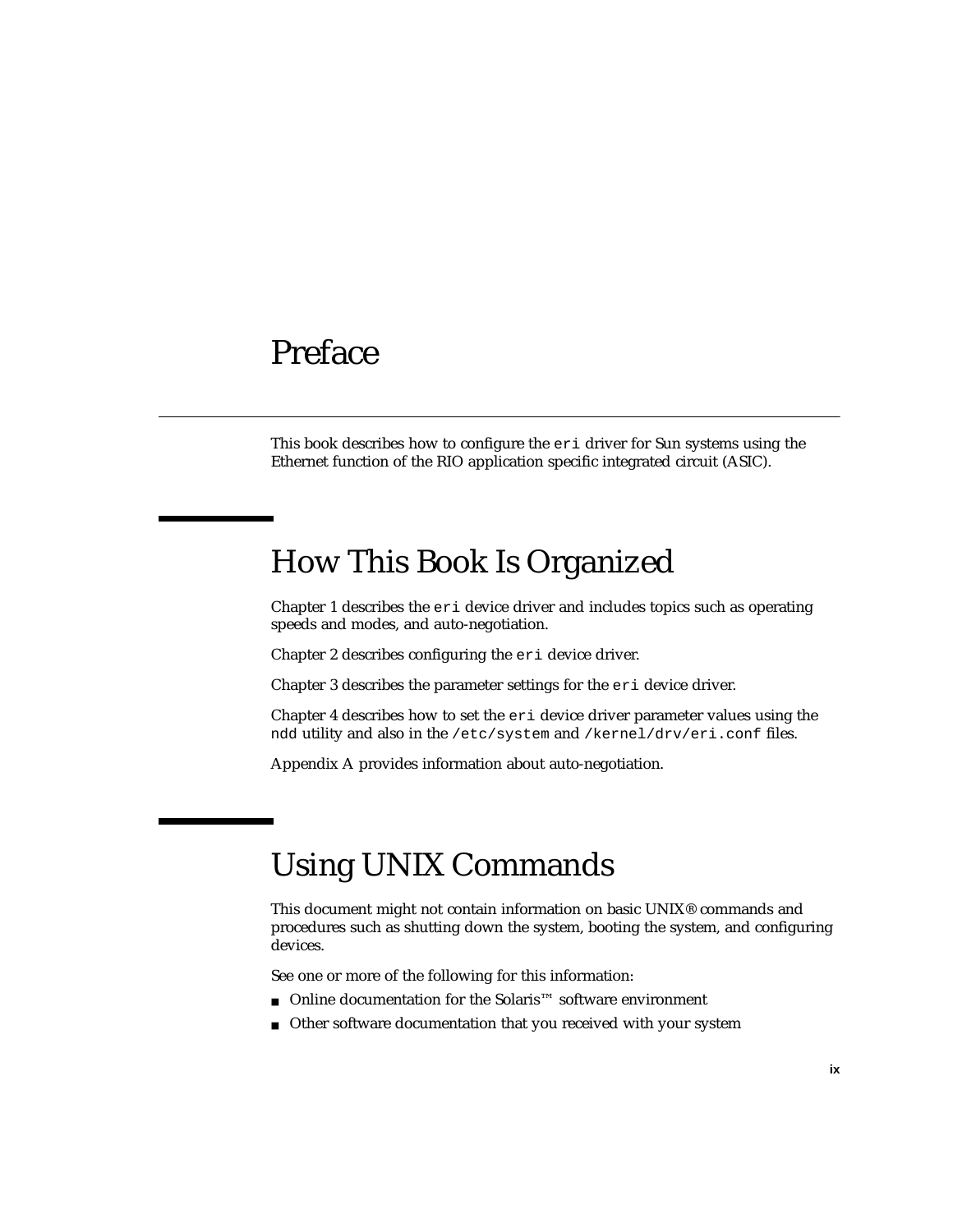# Typographic Conventions

| <b>Typeface or</b><br>Symbol | Meaning                                                                                                                        | <b>Examples</b>                                                                                                      |
|------------------------------|--------------------------------------------------------------------------------------------------------------------------------|----------------------------------------------------------------------------------------------------------------------|
| $A$ a $BbCc123$              | The names of commands, files,<br>and directories; on-screen<br>computer output                                                 | Edit your . login file.<br>Use $1s - a$ to list all files.<br>% You have mail.                                       |
| AaBbCc123                    | What you type, when<br>contrasted with on-screen<br>computer output                                                            | ៖ su<br>Password:                                                                                                    |
| $A$ aB $b$ Cc123             | Book titles, new words or terms,<br>words to be emphasized.<br>Replace command-line<br>variables with real names or<br>values. | Read Chapter 6 in the User's Guide.<br>These are called <i>class</i> options.<br>To delete a file, type rm filename. |

*Descriptions and examples of the typographic conventions that may be found in this document.*

# Shell Prompts

| Shell                                 | Prompt                    |
|---------------------------------------|---------------------------|
| C shell                               | machine-name <sup>*</sup> |
| C shell superuser                     | machine-name#             |
| Bourne shell and Korn shell           | S                         |
| Bourne shell and Korn shell superuser | #                         |

*Examples of the types of shell prompts that may be found in this document.*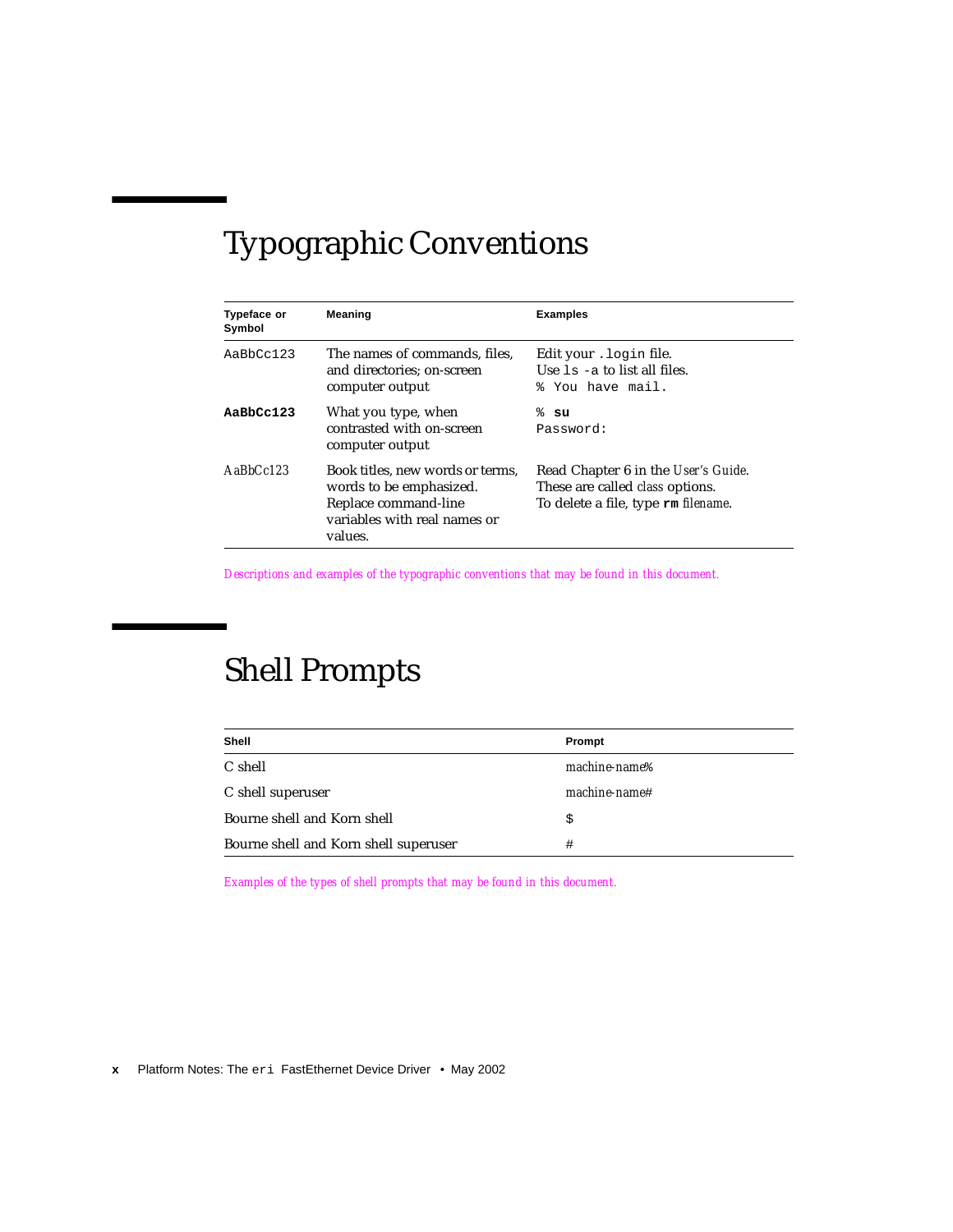# Related Documentation

| Application  | Title                            | <b>Part Number</b> |
|--------------|----------------------------------|--------------------|
| Installation | <b>ABC</b> Release Notes         | $801 -$ xxxx       |
| Service      | <b>ABC System Service Manual</b> | $801 -$ xxxx       |
| Options      | DEF SBus Card Manual             | <b>800-xxxx</b>    |

*Listing of other documentation that may be related to this book or product.*

# Accessing Sun Documentation Online

A broad selection of Sun system documentation is located at:

http://www.sun.com/products-n-solutions/hardware/docs

A complete set of Solaris documentation and many other titles are located at:

http://docs.sun.com

## Sun Welcomes Your Comments

Sun is interested in improving its documentation and welcomes your comments and suggestions. You can email your comments to Sun at:

docfeedback@sun.com

Please include the part number (816-2127-10) of your document in the subject line of your email.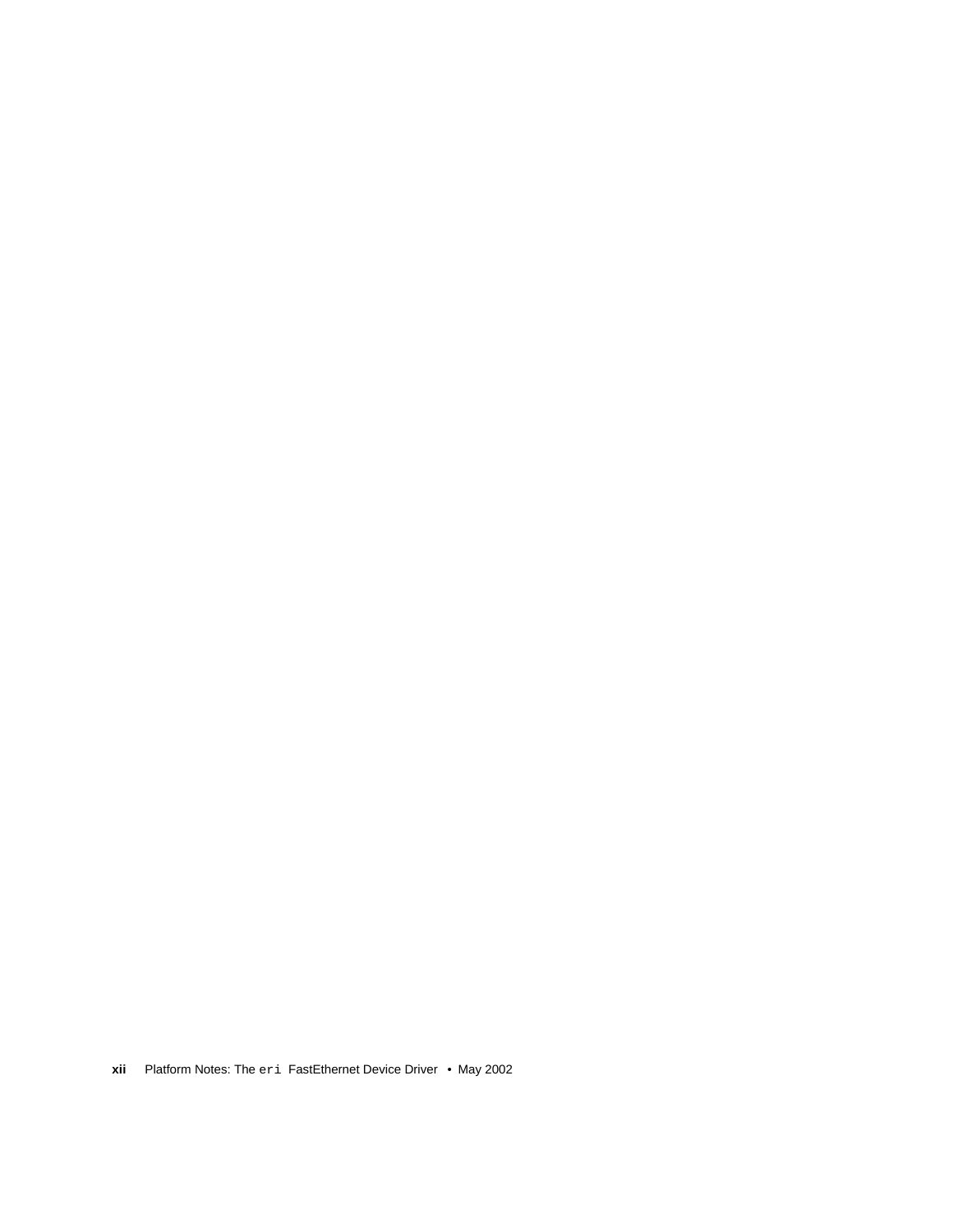## <span id="page-12-3"></span><span id="page-12-0"></span>The eri Device Driver

The eri device driver handles the SUNW,eri device on Sun systems using the RIO ASIC.

This chapter includes the following sections:

- ["Hardware Overview" on page 11](#page-12-1)
- ["Operating Speeds and Modes" on page 11](#page-12-2)
- ["Auto-Negotiation" on page 12](#page-13-0)

## <span id="page-12-4"></span><span id="page-12-1"></span>Hardware Overview

The SUNW, eri device provides a 100BASE-TX network interface using the Ethernet function of the RIO ASIC. The driver automatically sets the link speed to 10 or 100 Mbps and conforms to the *100BASE-T IEEE 802.3u Ethernet Standard*. The RIO ASIC provides the PCI interface and Media Access Control (MAC) functions. The internal transceiver, which connects to an RJ-45 connector, provides the physical layer functions.

The RIO ASIC is a chip set composed of an I/O chip and a single chip Ethernet transceiver; the eri device driver uses the Ethernet function of this ASIC.

# <span id="page-12-5"></span><span id="page-12-2"></span>Operating Speeds and Modes

You can operate the link in any of the following speeds and modes with the SUNW, eri device:

■ 100 Mbps, full-duplex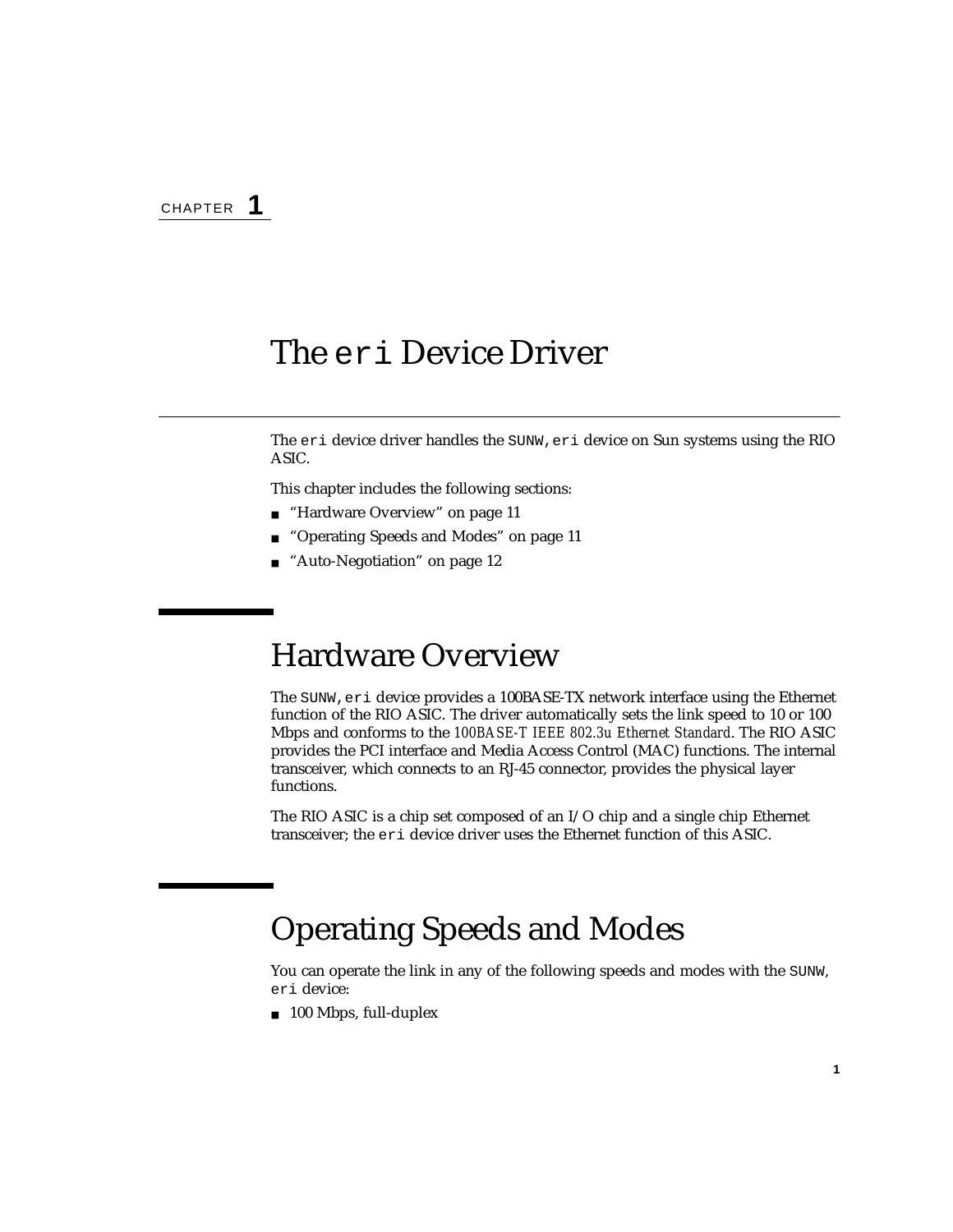- 100 Mbps, half-duplex
- 10 Mbps, full-duplex
- 10 Mbps, half-duplex

The *100BASE-T IEEE 802.3u Ethernet Standard* describes these speeds and modes.

# <span id="page-13-1"></span><span id="page-13-0"></span>Auto-Negotiation

A key feature of the Sun eri FastEthernet driver is auto-negotiation. The autonegotiation protocol, as specified by the *100BASE-T IEEE 802.3u Ethernet Standard*, selects the operation mode (half-duplex or full-duplex), and the auto-sensing protocol selects the speed (10 Mbps or 100 Mbps) for the adapter. Further information can be found in Appendix A, ["Auto-Negotiation" on page A27.](#page-38-3)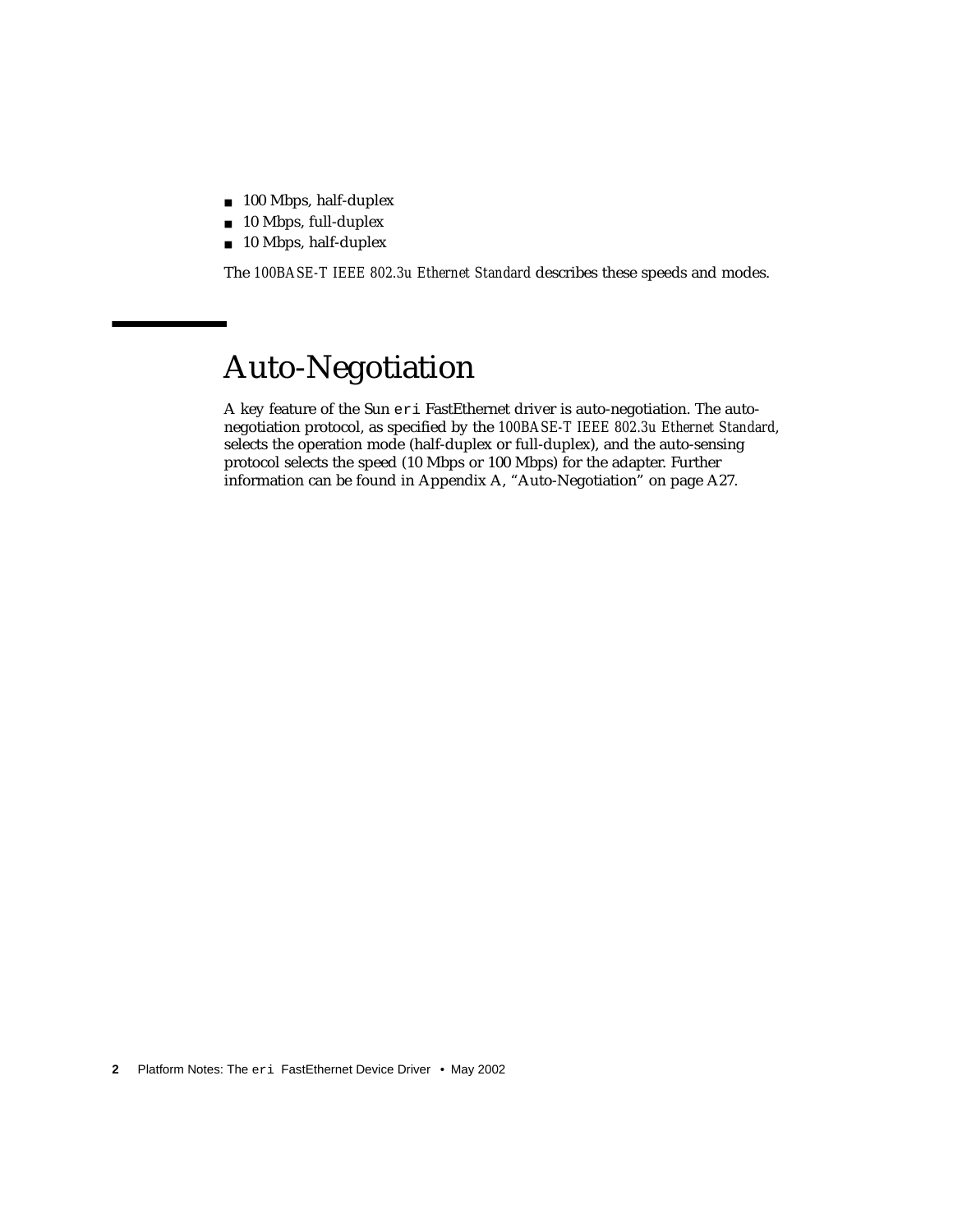# <span id="page-14-3"></span><span id="page-14-0"></span>Configuring the Driver Software

<span id="page-14-5"></span>This chapter includes information and instructions for configuring the driver software used by the Sun eri FastEthernet PCI adapter.

This chapter includes the following sections:

- [Configuring the Host File](#page-14-1)
- [Booting From the Network](#page-16-0)
- [Optional Post-Installation Procedures](#page-17-0)

# <span id="page-14-1"></span>Configuring the Host File

<span id="page-14-6"></span>The 64-bit driver is included with the Solaris CD.

Before using eri as your network interface, you will need to create and edit system host files, as described in the next section.

### <span id="page-14-4"></span><span id="page-14-2"></span>▼ To Configure the Host File

**1. At the command line, use the** grep **command to search the** /etc/path\_to\_inst **file for** eri **devices. For example:**

```
# grep eri /etc/path_to_inst
"/pci@8,700000/network@5,1" 0 "eri"
```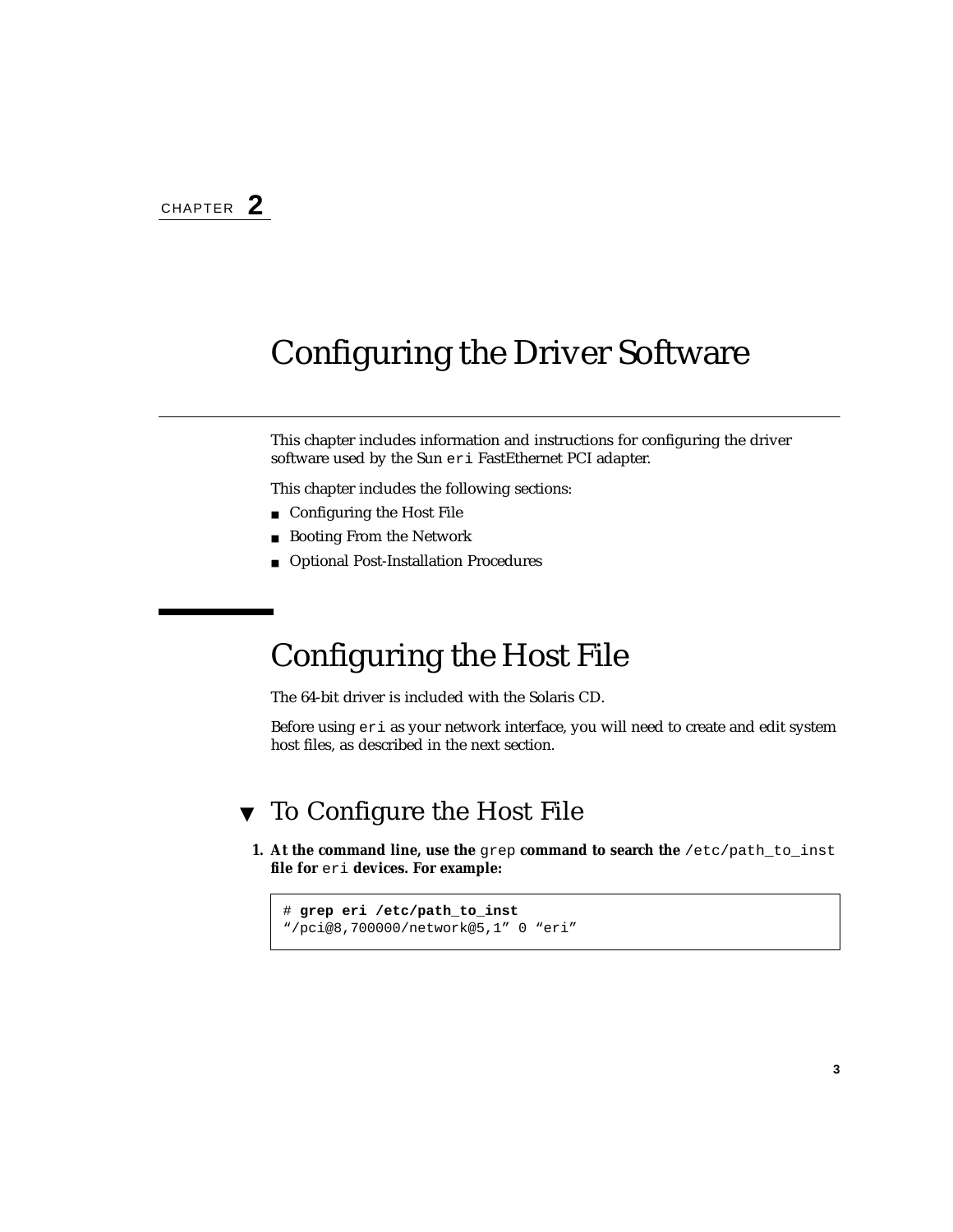<span id="page-15-0"></span>**2. Create an** /etc/hostname.eri*num* **file, where** *num* **is the instance number of each interface you plan to use.**

<span id="page-15-2"></span>If you want to use the network interface from the example in [Step 1](#page-14-4), you will need to create a file:

| <b>File Name</b>   | <b>Instance Number</b> |
|--------------------|------------------------|
| /etc/hostname.eri0 |                        |

- Do not create /etc/hostname.erinum files for Sun eri FastEthernet network interfaces you plan to leave unused.
- The /etc/hostname.erinum file must contain the host name for the appropriate network interface.
- <span id="page-15-1"></span>■ The host name should have an IP address that will need to be entered in the /etc/hosts file.
- The host name should be different from any other host name of any other interface, for example: /etc/hostname.hme0 and /etc/hostname.eri0 cannot share the same host name.

Using the instance examples in [Step 1](#page-14-4), the following example shows the two /etc/hostname.erinum files required for a system called zardoz that has a Sun eri FastEthernet (zardoz, zardoz-11).

```
# cat /etc/hostname.hme0
zardoz
# cat /etc/hostname.eri0
zardoz-11
```
**3. Create an appropriate entry in the** /etc/hosts **file for each active** eri **network interface.**

Using the previous example, you will have:

```
# cat /etc/hosts
#
# Internet host table
#
127.0.0.1 localhost
129.144.10.57 zardoz loghost
129.144.11.83 zardoz-11
```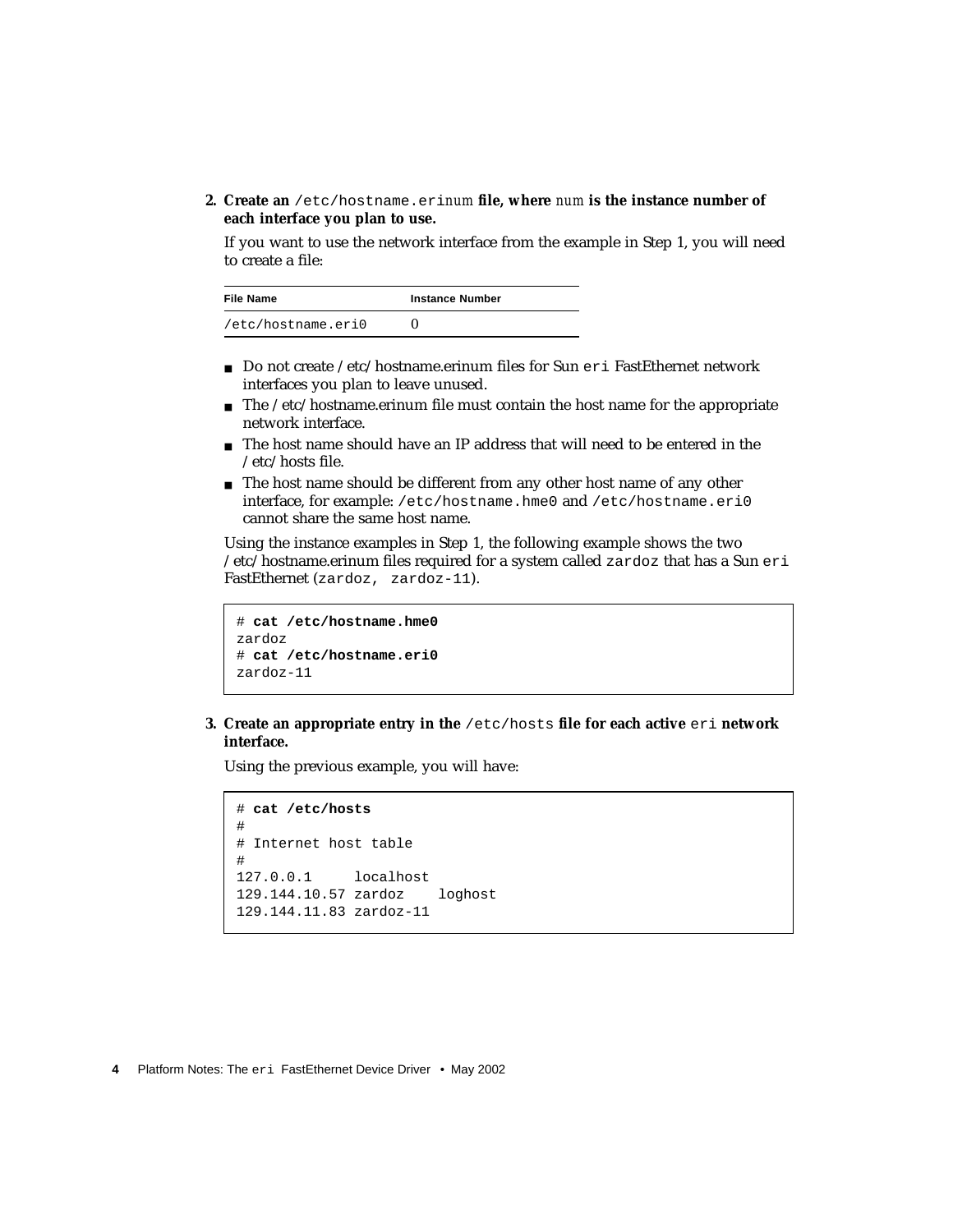**Note –** The Internet Protocol, version 6 (IPv6), expands the capabilities of IPv4, which is the current version and the default. The Sun eri FastEthernet device driver included in this release of the Solaris operating environment supports both IPv4 and IPv6. IPv4 uses the /etc/hosts configuration file, but IPv6 uses a different configuration file. To transition to, manage, and implement IPv6, refer to the Solaris System Administration documentation.

**4. Reboot your system.**

# <span id="page-16-2"></span><span id="page-16-0"></span>Booting From the Network

To use a Sun eri interface as the boot device, perform the following tasks:

### <span id="page-16-1"></span>▼ To Boot From the Network

**1. At the** ok **prompt type:**

ok **show-nets**

<span id="page-16-3"></span>The show-nets command lists the system devices. You should see the full path name of the eri devices, similar to the following examples:

/pci@8,700000/network@5,1

**Note –** You need to select only one of these eri devices for booting.

**2. At the** ok **prompt type:**

ok **boot** *full\_path\_name\_of\_the\_eri\_device*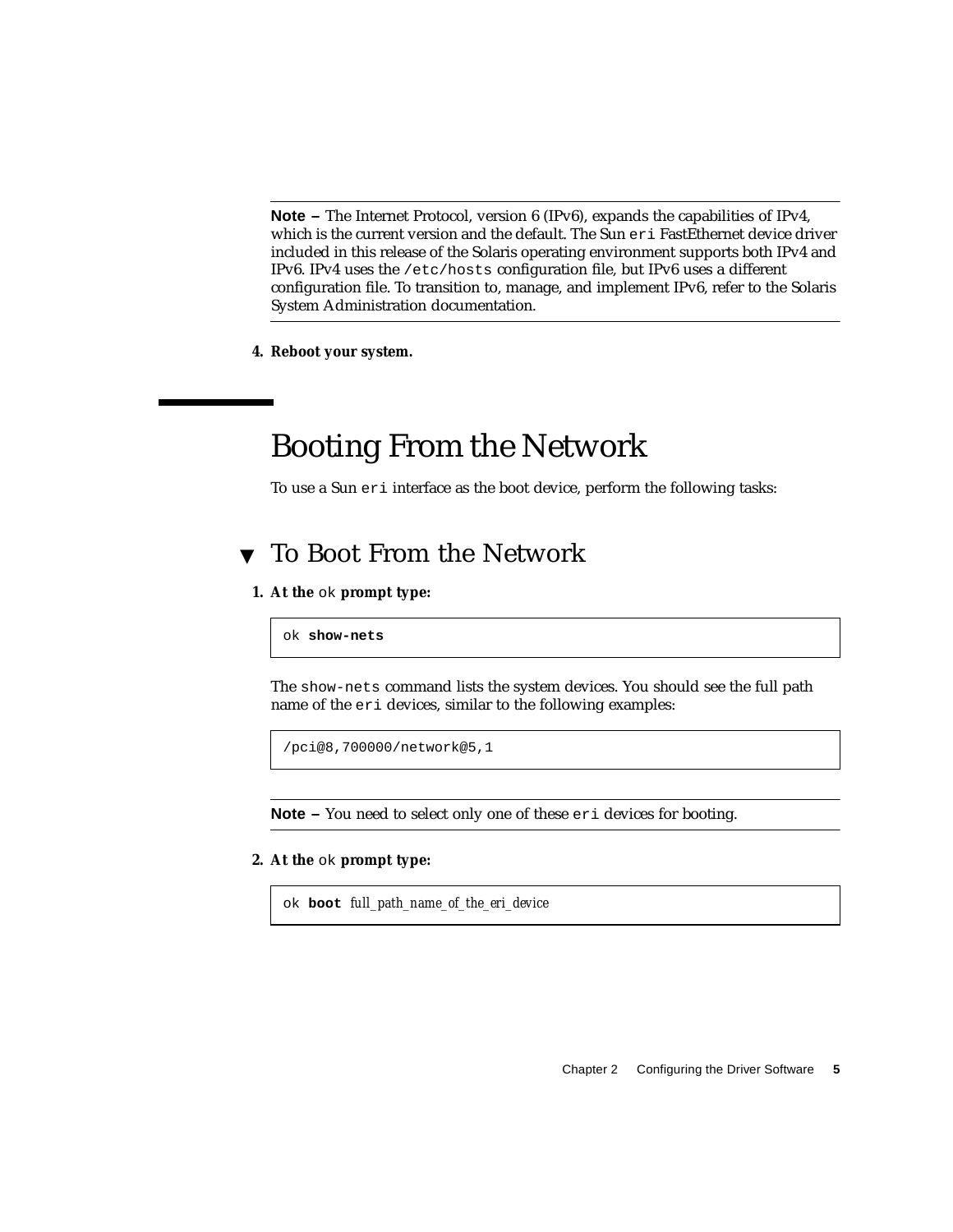# <span id="page-17-4"></span><span id="page-17-0"></span>Optional Post-Installation Procedures

To customize the performance of the Sun eri FastEthernet driver, perform the tasks in the following sections.

### <span id="page-17-5"></span><span id="page-17-1"></span>Setting Driver Parameters

The eri device driver, which is loaded from the Solaris CD-ROM, controls the SUNW,eri Ethernet devices. The device driver selects the link speed using the autonegotiation protocol with the link partner.

You can manually set the  $eri$  device driver parameters to customize each SUNW,  $eri$ device in your system in one of three ways.

- Set a parameter on a per-device basis by creating the eri.conf file in the /kernel/drv directory.
- Use the ndd utility to temporarily change a parameter. This change is lost when you reboot the system.
- Set the eri driver parameters generally for all SUNW, eri devices in the system by entering the parameter variables in the /etc/system file.

<span id="page-17-6"></span>See [Chapter 4](#page-28-2) "Setting Parameters" for more information.

### <span id="page-17-2"></span>▼ To Force Network Speed Between 10 Mbps and 100 Mbps

**1. At the** ok **prompt, use the** show-nets **command to list the system devices.**

You should see the full path names of the eri devices, similar to the following example:

/pci@8,700000/network@5,1

#### **2. Type:**

<span id="page-17-3"></span>ok **nvedit**

**3. Type the following, pressing the Return key at the end of line** 0:

```
0: probe-all install-console banner
1: apply transfer-speed=10 full_ path_name_of_a_eri_device
```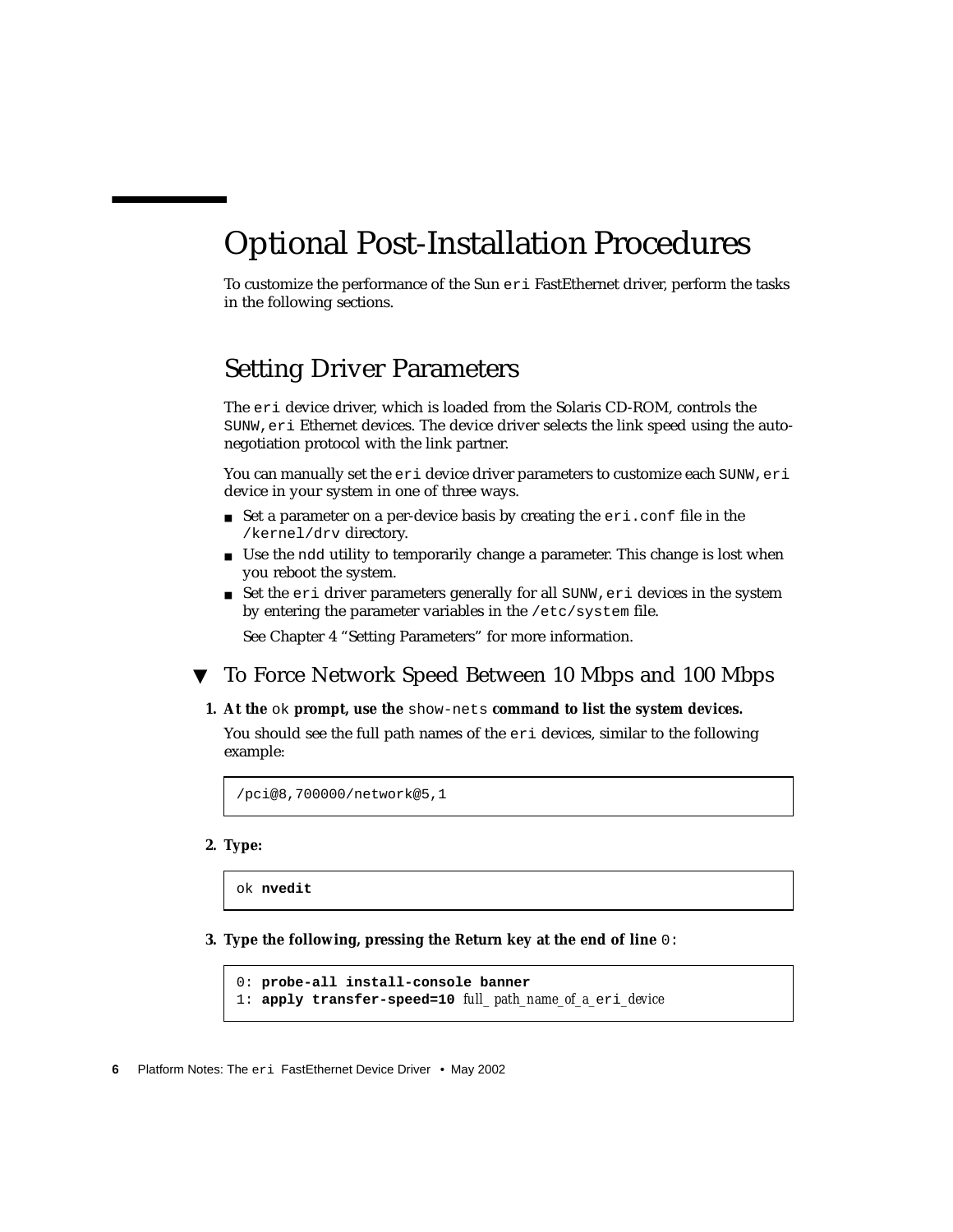**Note –** If you already have commands in NVRAM, append these lines to the end of the file.

**4. Press Control-C after typing** *full\_ path\_name\_of\_a\_*eri*\_device.*

Perform Steps 2 to 4 to set the network speed for each eri network interface.

**Note –** In the preceding example, the speed is forced to 10 Mbps. To force the speed to 100 Mbps, replace 10 with 100.

**5. At the** ok **prompt type:**

```
ok nvstore
ok setenv use-nvramrc? true
```
**6. Reboot your system.**

See [Setting Forced Mode](#page-31-1) for more information on forcing network speed.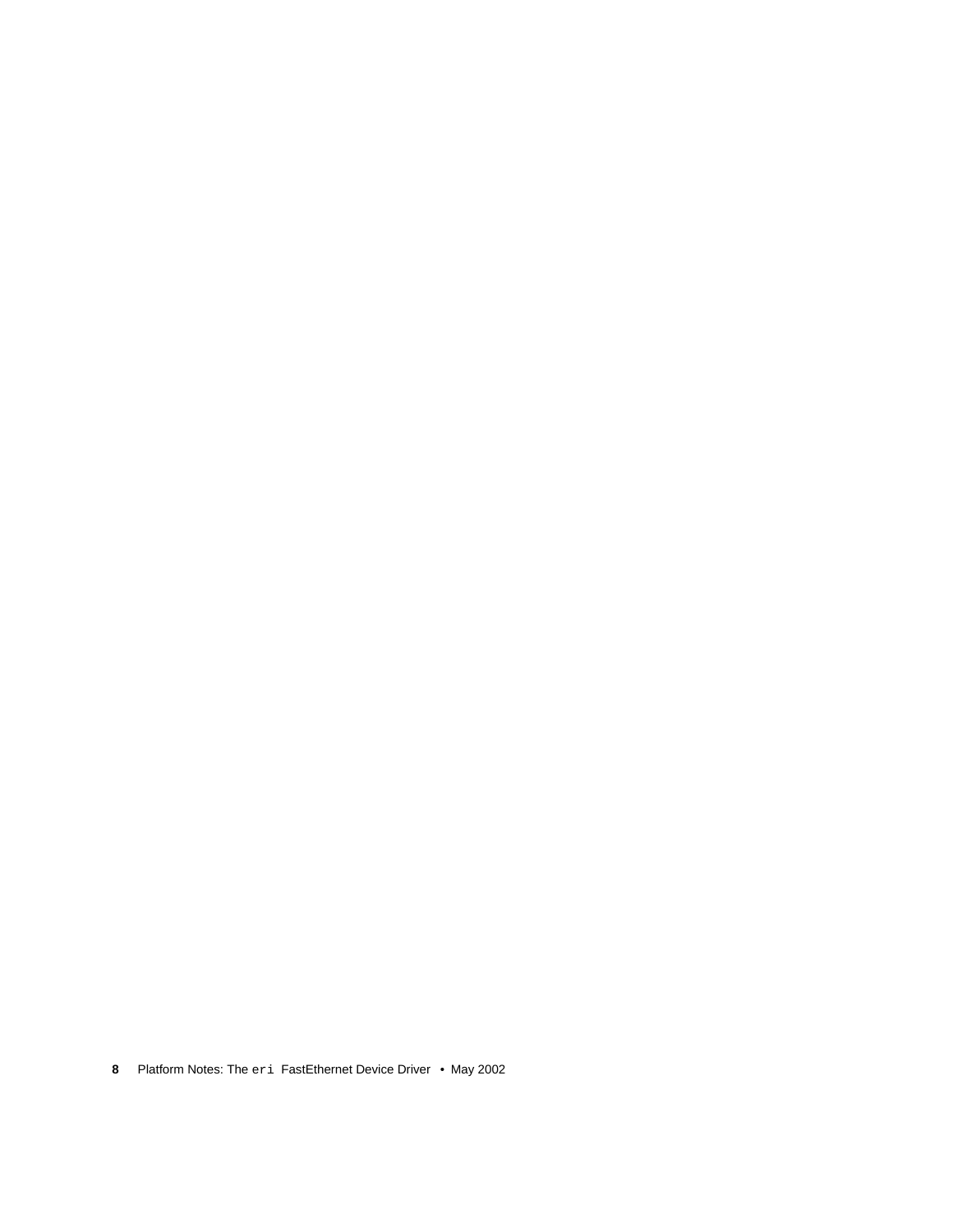## <span id="page-20-2"></span><span id="page-20-0"></span>Parameter Definitions

This chapter describes the parameters and settings for the eri device driver.

## <span id="page-20-3"></span><span id="page-20-1"></span>Driver Parameter Values and Definitions

The following sections describe the permitted values for the eri driver parameters, which are listed in ["Driver Parameter Values and Definitions" on page 39.](#page-20-1)

- ["Defining the Current Status" on page 311, Table 3-2.](#page-22-0)
- ["Inter-Packet Gap Parameters" on page 311](#page-22-1), Table 3-3.
- Define extra delay see ["Defining an Additional Delay Before Transmitting a](#page-23-0) Packet Using lance mode and ipg0[" on page 312,](#page-23-0) Table 3-4.
- Operational mode parameters see ["Operational Mode Parameters" on page 313](#page-24-0), Table 3-5.
- Operational mode parameters see ["Operational Mode Priorities" on page 314](#page-25-0), Table 3-6.
- ["Defining the Number of Back-to-Back Packets to Transmit" on page 315,](#page-26-0) Table 3-7.
- Reporting transceiver capabilities see ["Reporting Transceiver Capabilities" on](#page-26-1) [page 315](#page-26-1), Table 3-8.
- ["Reporting the Link Partner Capabilities" on page 316,](#page-27-0) Table 3-9.

<span id="page-20-4"></span>

| <b>Parameter</b>  | Status    | <b>Description</b>         | <b>Details</b> |
|-------------------|-----------|----------------------------|----------------|
| transciever inuse | Read only | Defines the current status |                |

**TABLE 3-1** eri Driver Parameter, Status, and Descriptions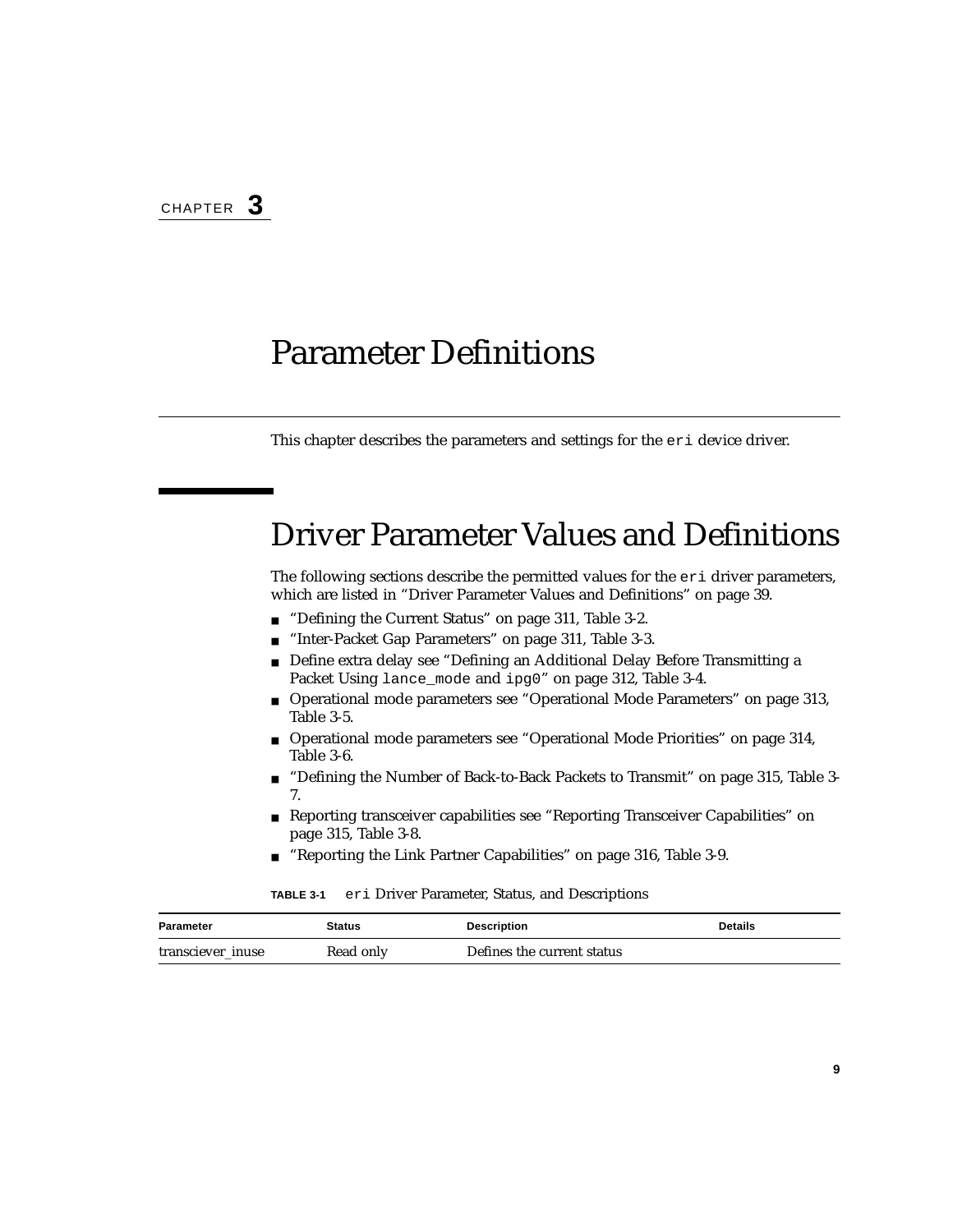<span id="page-21-20"></span><span id="page-21-19"></span><span id="page-21-18"></span><span id="page-21-17"></span><span id="page-21-16"></span><span id="page-21-15"></span><span id="page-21-14"></span><span id="page-21-13"></span><span id="page-21-12"></span><span id="page-21-11"></span><span id="page-21-10"></span><span id="page-21-9"></span><span id="page-21-8"></span><span id="page-21-7"></span><span id="page-21-6"></span><span id="page-21-5"></span><span id="page-21-4"></span><span id="page-21-3"></span><span id="page-21-2"></span><span id="page-21-1"></span><span id="page-21-0"></span>

| Parameter       | <b>Status</b>  | <b>Description</b>                               | <b>Details</b>                                                                     |  |
|-----------------|----------------|--------------------------------------------------|------------------------------------------------------------------------------------|--|
| link_status     | Read only      | Defines the current status                       | "Defining the                                                                      |  |
| link_speed      | Read only      | Defines the current status                       | Current Status"<br>on page 311                                                     |  |
| link_mode       | Read only      | Defines the current status                       |                                                                                    |  |
| ipg1            | Read and write | Inter-packet gap parameter                       | "Inter-Packet                                                                      |  |
| ipg2            | Read and write | Inter-packet gap parameter                       | <b>Gap Parameters</b> "<br>on page 311                                             |  |
| pace_size       | Read and write | Operational mode parameter                       | "Defining the<br>Number of Back-<br>to-Back Packets<br>to Transmit" on<br>page 315 |  |
| adv_autoneg_cap | Read and write | Operational mode parameter                       |                                                                                    |  |
| adv_100fdx_cap  | Read and write | Operational mode parameter                       | "Operational<br>Mode                                                               |  |
| adv_100hdx_cap  | Read and write | Operational mode parameter                       | Parameters" on<br>page 313                                                         |  |
| adv_10fdx_cap   | Read and write | Operational mode parameter                       |                                                                                    |  |
| adv_10hdx_cap   | Read and write | Operational mode parameter                       |                                                                                    |  |
| autoneg_cap     | Read only      | Local transceiver auto negotiation<br>capability |                                                                                    |  |
| $100fdx_cap$    | Read only      | Local transceiver capability of<br>the hardware  |                                                                                    |  |
| 100hdx_cap      | Read only      | Local transceiver capability of<br>the hardware  | "Reporting<br><b>Transceiver</b><br>Capabilities" on                               |  |
| 10fdx_cap       | Read only      | Local transceiver capability of<br>the hardware  | page 315                                                                           |  |
| 10hdx_cap       | Read only      | Local transceiver capability of<br>the hardware  |                                                                                    |  |
| lp_autoneg_cap  | Read only      | Link partner auto negotiation<br>capability      |                                                                                    |  |
| lp_100fdx_cap   | Read only      | Link partner capability                          | "Reporting the                                                                     |  |
| lp_100hdx_cap   | Read only      | Link partner capability                          | <b>Link Partner</b><br>Capabilities" on                                            |  |
| lp_10fdx_cap    | Read only      | Link partner capability                          | page 316                                                                           |  |
| lp_10hdx_cap    | Read only      | Link partner capability                          |                                                                                    |  |

**TABLE 3-1** eri Driver Parameter, Status, and Descriptions *(Continued)*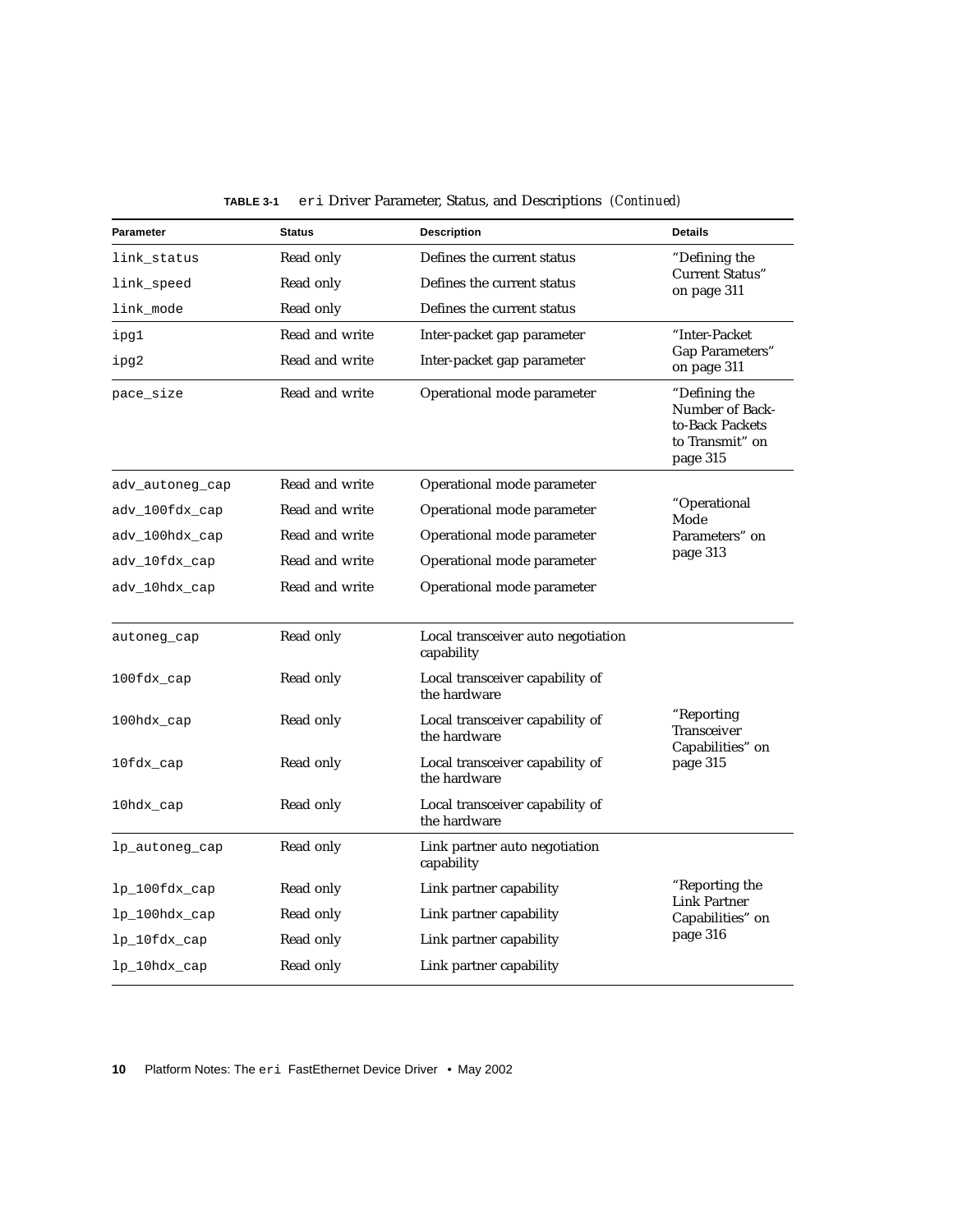<span id="page-22-7"></span><span id="page-22-6"></span><span id="page-22-4"></span>

| Parameter  | <b>Status</b>  | <b>Description</b>                               | <b>Details</b>                                                                            |
|------------|----------------|--------------------------------------------------|-------------------------------------------------------------------------------------------|
| instance   | Read and write | Device instance                                  |                                                                                           |
| lance mode | Read and write | Additional delay before transmitting<br>a packet | "Defining an<br><b>Additional Delay</b>                                                   |
| ipg0       | Read and write | Additional delay before transmitting<br>a packet | <b>Before</b><br>Transmitting a<br>Packet Using<br>lance_mode and<br>ipg0" on page<br>312 |

**TABLE 3-1** eri Driver Parameter, Status, and Descriptions *(Continued)*

### <span id="page-22-3"></span><span id="page-22-0"></span>Defining the Current Status

<span id="page-22-2"></span>The read-only parameters described in the following table explain the operational mode of the interface. These parameters define the current status.

**TABLE 3-2** Read-Only Parameters for Defining the Current Status

<span id="page-22-10"></span><span id="page-22-9"></span>

| Parameter   | <b>Description</b>           | Values                                            |
|-------------|------------------------------|---------------------------------------------------|
| link status | Current link status          | $0 =$ Link down<br>$1 =$ Link up                  |
| link_speed  | Valid only if the link is up | $0 = 10$ Mbps<br>$1 = 100$ Mbps                   |
| link mode   | Valid only if the link is up | $0 = \text{Half duplex}$<br>$1 = Full \n  duplex$ |

### <span id="page-22-8"></span><span id="page-22-5"></span><span id="page-22-1"></span>Inter-Packet Gap Parameters

The Ethernet function unit of RIO ASIC supports programmable Inter-Packet Gap (IPG) parameters ipg1 and ipg2. The total IPG is the sum of ipg1 and ipg2. The total IPG is 9.6 microseconds when the link speed set by the auto-negotiation protocol is 10 Mbps. When the link speed is 100 Mbps, the total IPG is 0.96 microseconds.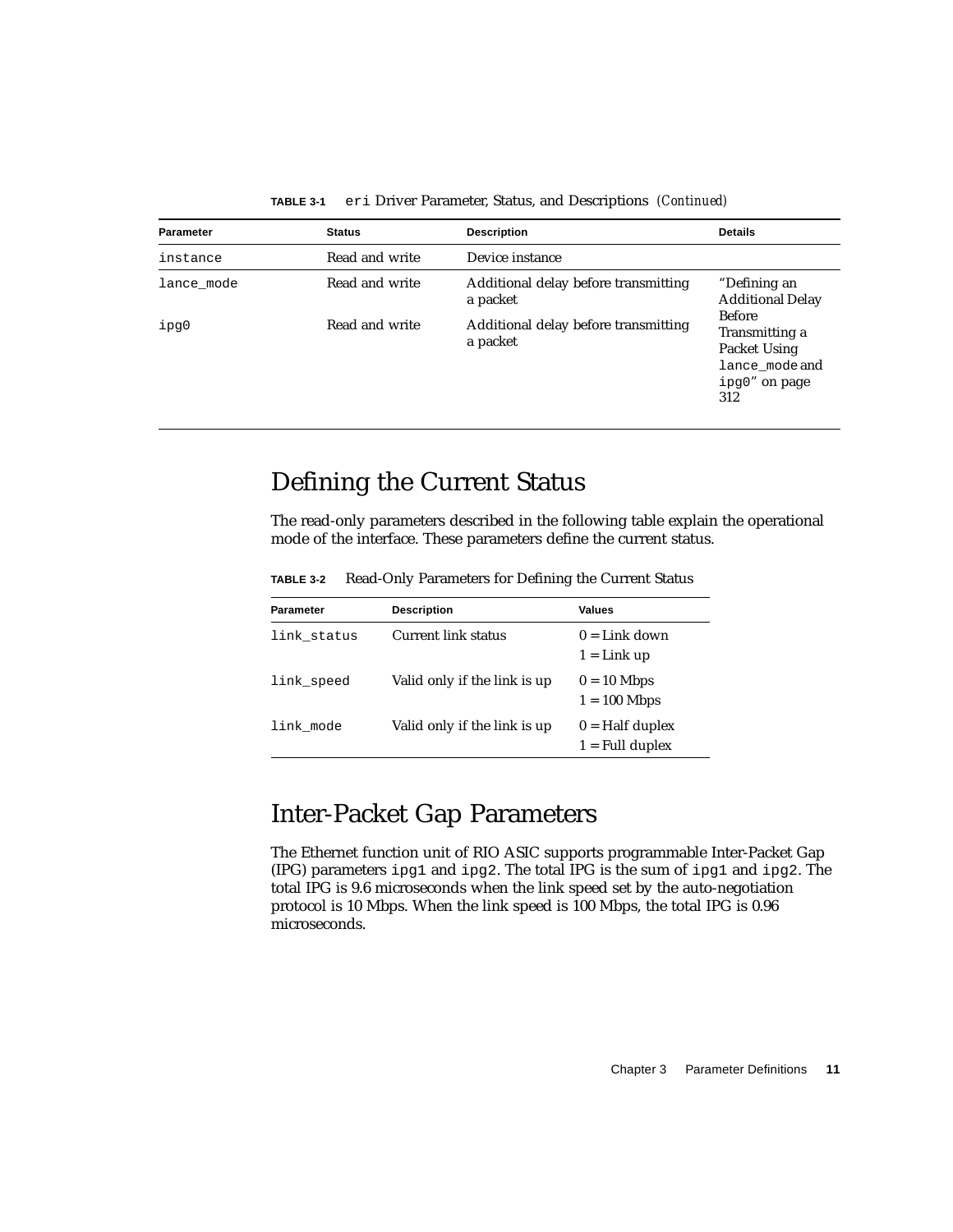The following table lists the default values and allowable values for the IPG parameters, ipg1 and ipg2.

<span id="page-23-2"></span>

| <b>Parameter</b> | Values<br>(Byte-time) | <b>Description</b>                     |
|------------------|-----------------------|----------------------------------------|
| ipg1             | 0.255                 | $ipq1 = 8$ (default at initialization) |
| ipg2             | 0.255                 | $ipq2 = 4$ (default at initialization) |

**TABLE 3-3** Read-Write Inter-Packet Gap Parameter Values and Descriptions

<span id="page-23-3"></span>By default, the driver sets  $ipq1$  to 8-byte time and  $ipq2$  to 4-byte time, which are the standard values. (Byte time is the time it takes to transmit one byte on the link, with a link speed of either 100 Mbps or 10 Mbps.)

If your network has systems that use longer IPG (the sum of  $ipq1$  and  $ipq2$ ) and if those machines seem to be slow in accessing the network, increase the values of ipg1 and ipg2 to match the longer IPGs of other machines.

## <span id="page-23-1"></span><span id="page-23-0"></span>Defining an Additional Delay Before Transmitting a Packet Using lance\_mode and ipg0

The Ethernet function unit of RIO ASIC supports a programmable mode called lance\_mode. The ipg0 parameter is associated with lance\_mode.

After a packet is received with lance mode enabled (default), an additional delay is added by setting the ipg0 parameter before transmitting the packet. This delay, set by the ipg0 parameter, is in addition to the delay set by the ipg1 and ipg2 parameters. The additional delay set by ipg0 helps to reduce collisions. Systems that have lance mode enabled might not have enough time on the network.

If lance mode is disabled, the value of  $ipq0$  is ignored and no additional delay is set. Only the delays set by  $ipq1$  and  $ipq2$  are used. Disable lance mode if other systems usually send a large number of back-to-back packets.

You can enable the additional delay by setting the  $ipq0$  parameter from 0 to 31, which is the nibble time delay. Nibble time is the time it takes to transfer four bits on the link. If the link speed is 10 Mbps, nibble time is equal to 400 ns. If the link speed is 100 Mbps, nibble time is equal to 40 ns.

For example, if the link speed is 10 Mbps, and you set  $ipq0$  to 20 nibble times, multiply 20 by 400 ns to get 8000 ns. If the link speed is 100 Mbps, and you set  $i_{pq}$ to 30 nibble times, multiply 30 by 40 ns to get 1200 ns.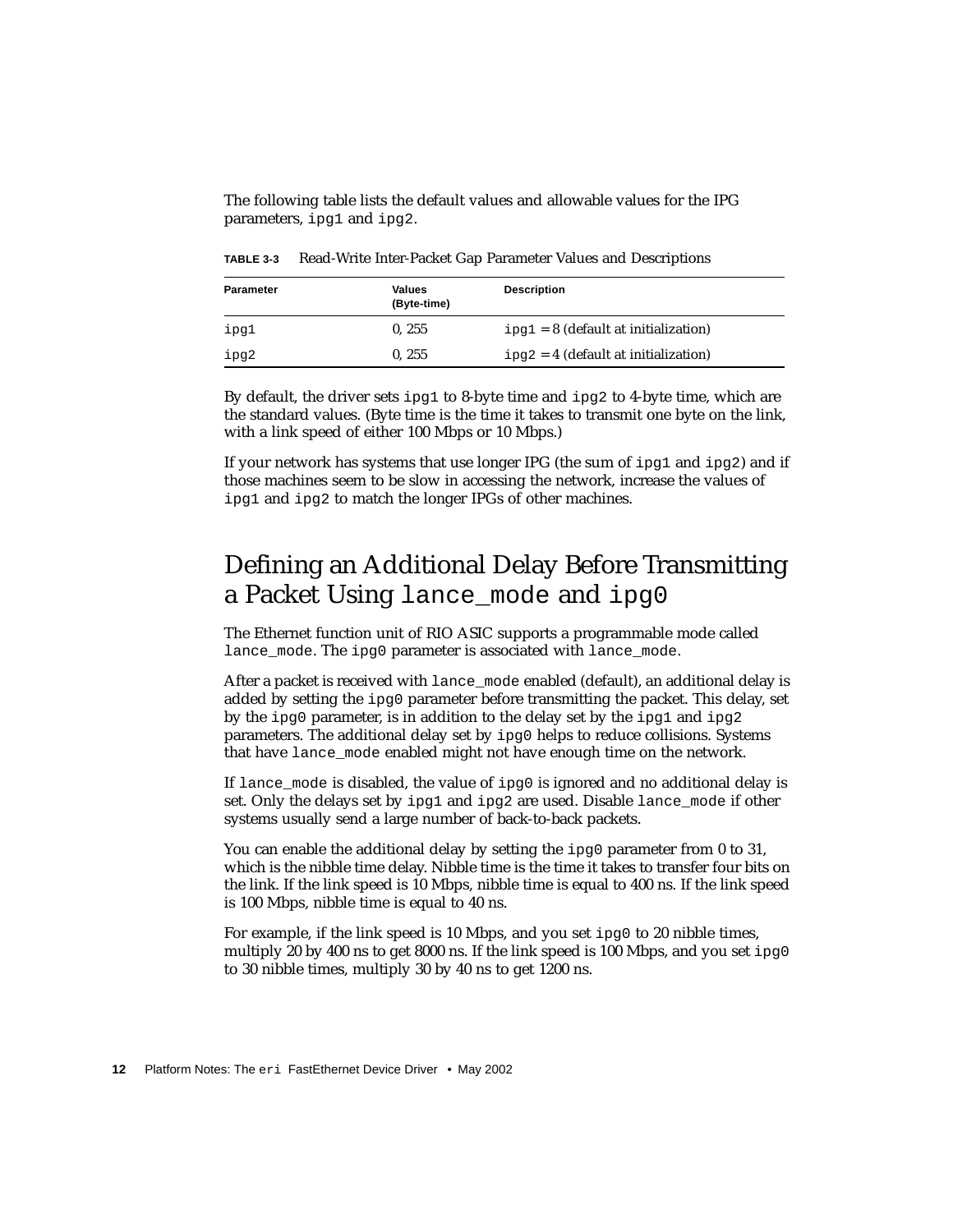The following table defines the lance\_mode and ipg0 parameters.

<span id="page-24-4"></span><span id="page-24-3"></span>

| <b>Parameter</b> | <b>Values</b>                             | <b>Description</b>                                                        |
|------------------|-------------------------------------------|---------------------------------------------------------------------------|
| lance mode       | 1                                         | lance_mode disabled<br>lance_mode enabled (default)                       |
| ipg0             | $0-31 -$<br>See the<br>following<br>Note. | Additional IPG before transmitting a<br>packet (after receiving a packet) |

**TABLE 3-4** Parameters Defining lance\_mode and ipg0

**Note –** The default value of ipg0 is 16 nibble-times, which is 6.4 microseconds for 10 Mbps and 0.64 microseconds for 100 Mbps.

## <span id="page-24-5"></span><span id="page-24-0"></span>Operational Mode Parameters

The following table describes the operational mode parameters and their default values.

<span id="page-24-2"></span><span id="page-24-1"></span>

| Parameter       | <b>Description</b>                                                                     | Values                                                                                               |
|-----------------|----------------------------------------------------------------------------------------|------------------------------------------------------------------------------------------------------|
| adv autoneg cap | Local transceiver<br>capability advertised by<br>the hardware                          | $0 =$ Forced mode<br>$1 = Auto-negotiation (default)$                                                |
| adv 100fdx cap  | Local transceiver<br>capability advertised by<br>the hardware:<br>read/write parameter | $0 =$ Not 100 Mbit/sec full-duplex<br>capable<br>$1 = 100$ Mbit/sec full-duplex capable<br>(default) |

**TABLE 3-5** Operational Mode Parameters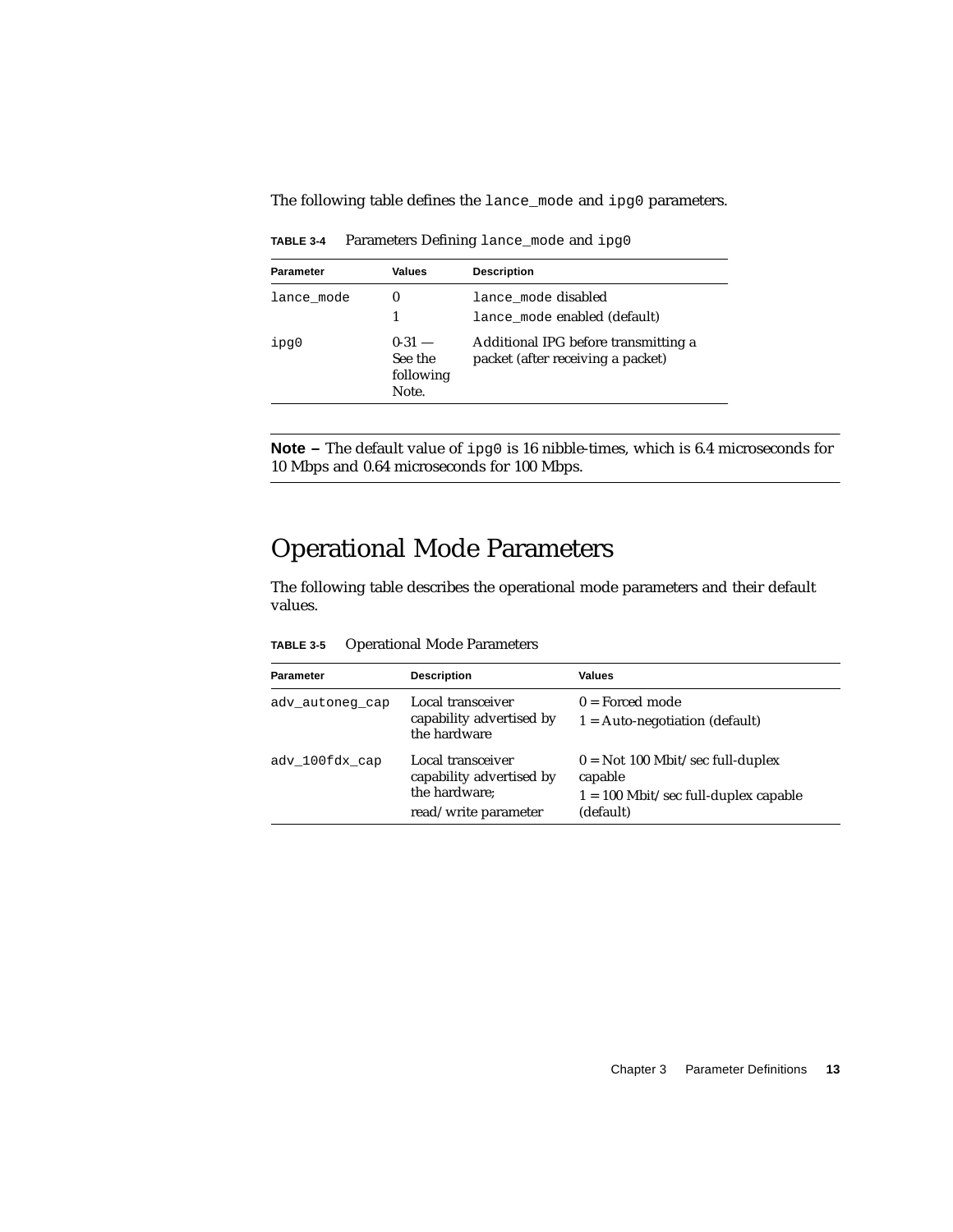<span id="page-25-3"></span><span id="page-25-2"></span>

| <b>Parameter</b> | <b>Description</b>                                                                     | Values                                                                                               |
|------------------|----------------------------------------------------------------------------------------|------------------------------------------------------------------------------------------------------|
| adv 100hdx cap   | Local transceiver<br>capability advertised by<br>the hardware:<br>read/write parameter | $0 = Not 100$ Mbit/sec half-duplex<br>capable<br>$1 = 100$ Mbit/sec half-duplex capable<br>(default) |
| adv 10fdx cap    | Local transceiver<br>capability advertised by<br>the hardware:<br>read/write parameter | $0 =$ Not 10 Mbit/sec full-duplex capable<br>$1 = 10$ Mbit/sec full-duplex capable<br>(default)      |
| adv 10hdx cap    | Local transceiver<br>capability advertised by<br>the hardware:<br>read/write parameter | $0 =$ Not 10 Mbit/sec half-duplex capable<br>$1 = 10$ Mbit/sec half-duplex capable<br>(default)      |

**TABLE 3-5** Operational Mode Parameters *(Continued)*

### <span id="page-25-5"></span><span id="page-25-4"></span><span id="page-25-0"></span>Operational Mode Priorities

[Operational Mode Priorities](#page-25-1) lists the priority of the operational mode parameters. When the eri driver negotiates with a partner on the network, it implements the operational mode in the order shown in [Operational Mode Priorities](#page-25-1).

<span id="page-25-1"></span>**TABLE 3-6** Operational Mode Priorities

| <b>Priority</b> | <b>Parameter</b> |  |
|-----------------|------------------|--|
| First           | adv_100fdx_cap   |  |
| Second          | adv_100hdx_cap   |  |
| Third           | adv_10fdx_cap    |  |
| Fourth          | adv_10hdx_cap    |  |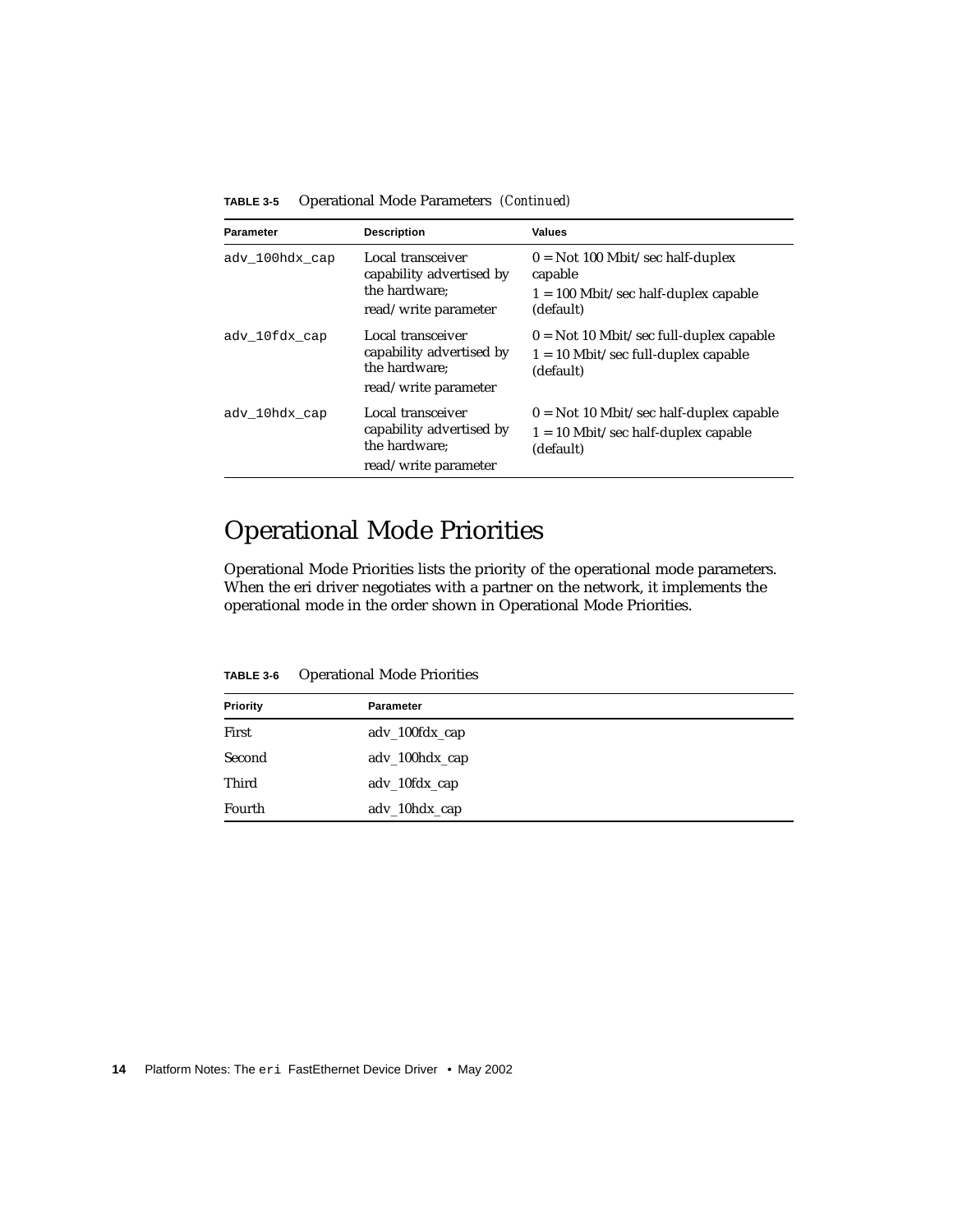### <span id="page-26-7"></span><span id="page-26-0"></span>Defining the Number of Back-to-Back Packets to Transmit

The pace\_size parameter (see the following table) defines the maximum number of back-to-back packets you can transmit at one time. If the value is zero, there is no limit to the number of back-to-back packets that can be transmitted..

<span id="page-26-8"></span>

| Parameter       | Values   | <b>Description</b>                                                                  |
|-----------------|----------|-------------------------------------------------------------------------------------|
| pace_size 1-255 |          | Number of back-to-back packets transmitted at one time                              |
|                 | $\bf{0}$ | No limit to the number of back-to-back packets that can be<br>transmitted (default) |

**TABLE 3-7** Back-to-Back Packet Transmission Capability

### <span id="page-26-9"></span><span id="page-26-1"></span>Reporting Transceiver Capabilities

The following table describes the read-only transceiver capabilities. These parameters define the capabilities of the hardware. The local transceiver can support all of these capabilities.

**TABLE 3-8** Read-Only Transceiver Capabilities

<span id="page-26-6"></span><span id="page-26-5"></span><span id="page-26-4"></span><span id="page-26-3"></span><span id="page-26-2"></span>

| <b>Parameter</b> | <b>Description</b>                                                         | <b>Values</b>                                                                           |
|------------------|----------------------------------------------------------------------------|-----------------------------------------------------------------------------------------|
| autoneg_cap      | Local transceiver capability of<br>the hardware                            | $0 =$ Not capable of auto-negotiation<br>$1 =$ Auto negotiation capable                 |
| $100fdx_cap$     | Local transceiver capability of<br>the hardware; initialized at<br>startup | $0 = Not 100 Mbit/sec full-duplex$<br>capable<br>$1 = 100$ Mbit/sec full-duplex capable |
| 100hdx_cap       | Local transceiver capability of<br>the hardware; initialized at<br>startup | $0 =$ Not 100 Mbit/sec half-duplex<br>capable<br>$1 = 100$ Mbit/sec half-duplex capable |
| $10fdx$ cap      | Local transceiver capability of<br>the hardware; initialized at<br>startup | $0 =$ Not 10 Mbit/sec full-duplex<br>capable<br>$1 = 10$ Mbit/sec full-duplex capable   |
| 10hdx_cap        | Local transceiver capability of<br>the hardware; initialized at<br>startup | $0 = Not 10$ Mbit/sec half-duplex<br>capable<br>$1 = 10$ Mbit/sec half-duplex capable   |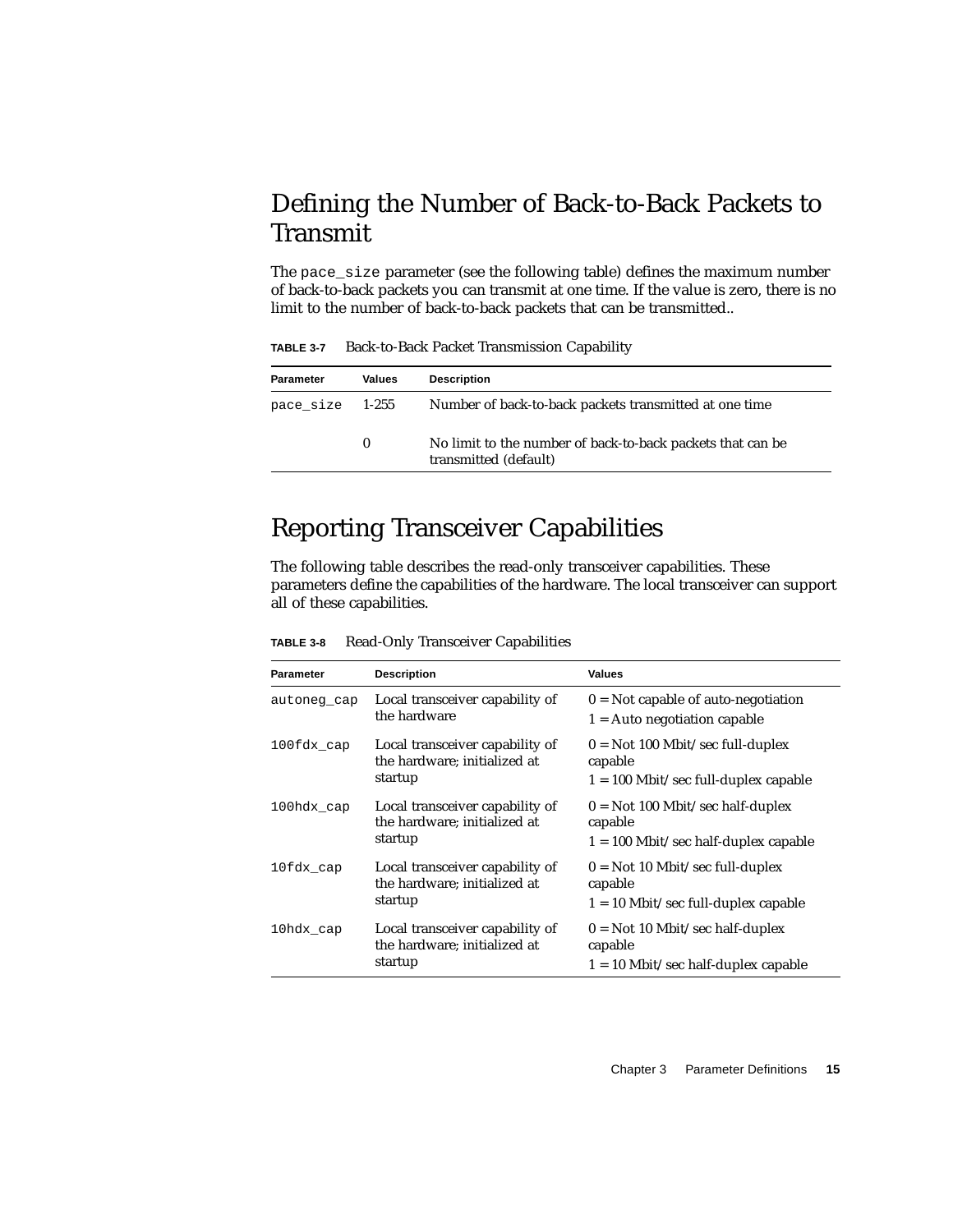### <span id="page-27-7"></span><span id="page-27-0"></span>Reporting the Link Partner Capabilities

<span id="page-27-1"></span>The following table describes the read-only link partner capabilities.

**TABLE 3-9** Read-Only Link Partner Capabilities

<span id="page-27-6"></span><span id="page-27-3"></span><span id="page-27-2"></span>

| <b>Parameter</b> | <b>Values</b> | <b>Description</b>                                                 |
|------------------|---------------|--------------------------------------------------------------------|
| lp_autoneg_cap   | $0=$<br>$1 =$ | No auto-negotiation<br>Auto-negotiation                            |
| lp 100fdx cap    | $0=$<br>$1 =$ | No 100Mbit/sec full-duplex transmission<br>100Mbit/sec full-duplex |
| lp 100hdx cap    | $0=$<br>$1 =$ | No 100Mbit/sec half-duplex transmission<br>100Mbit/sec half-duplex |
| $lp_10fdx_cap$   | $0=$<br>$1 =$ | No 10Mbit/sec full-duplex transmission<br>10Mbit/sec full-duplex   |
| lp 10hdx cap     | $0=$<br>$1 =$ | No 10Mbit/sec half-duplex transmission<br>10Mbit/sec half-duplex   |

<span id="page-27-5"></span><span id="page-27-4"></span>If the link partner is not capable of auto-negotiation (when  $lp_autoneq_cap$  is 0), the information described in the previous table is not relevant and the parameter  $value = 0$ .

If the link partner is capable of auto-negotiation (when lp\_autoneg\_cap is 1) then the speed and mode information is displayed when you use auto-negotiation and get the link partner capabilities.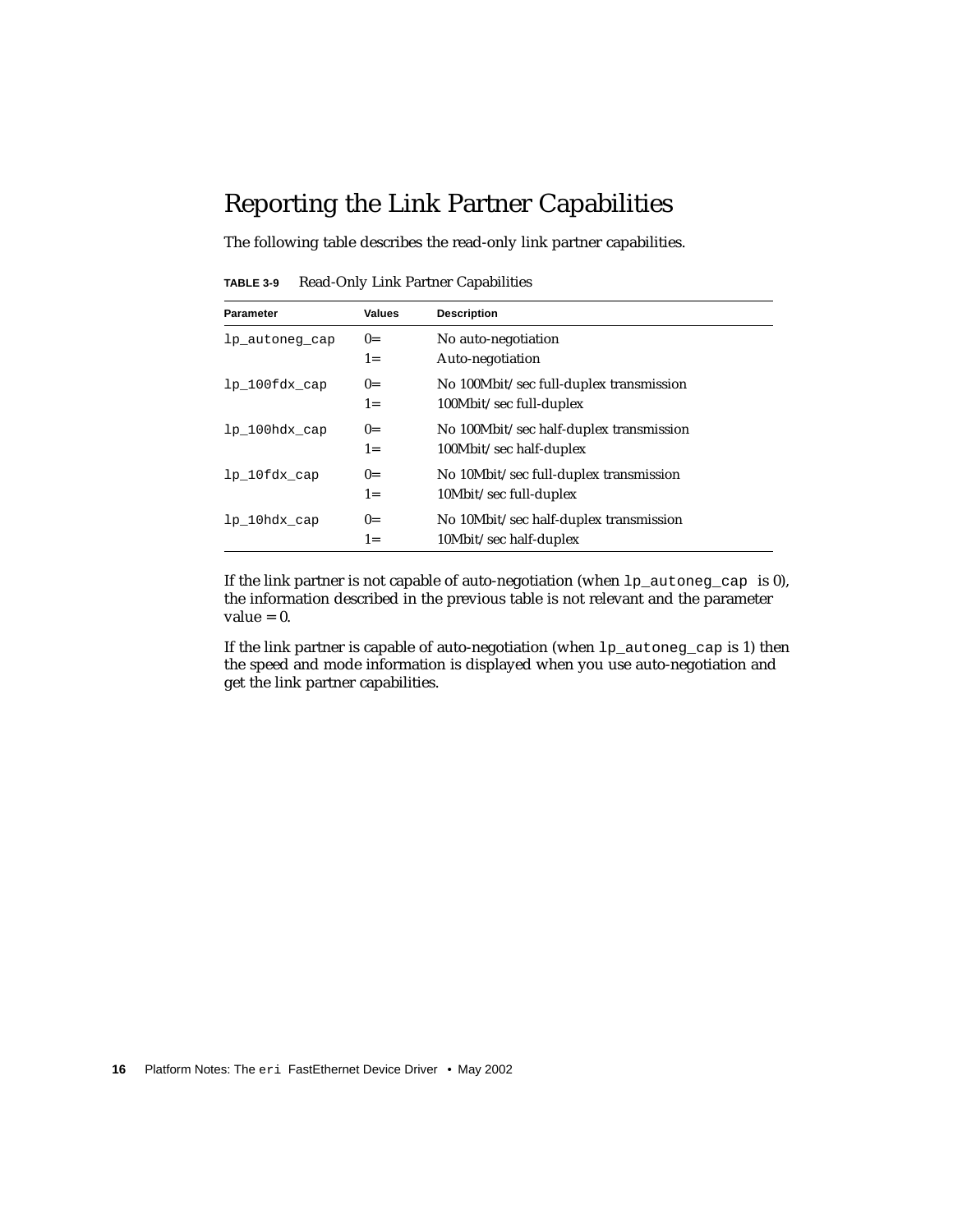## <span id="page-28-6"></span><span id="page-28-2"></span><span id="page-28-0"></span>Setting Parameters

This chapter describes how to configure the eri driver parameters. Use the ndd utility to configure parameters that are valid until you reboot the system.

<span id="page-28-3"></span>To configure the eri driver parameters for all devices in the system so that the parameter values are always in effect (even after rebooting the system), enter the parameter values in the /etc/system file. When the system is rebooted, it reads the /etc/system file and sets the parameter values in that file.

<span id="page-28-4"></span>To set the parameters for a particular device in the system, set the parameters in the eri.conf file in the /kernel/drv directory. The parameters set in the eri.conf file have precedence over the parameters set in the /etc/system file and override the parameters set in the /etc/system file. The parameters values set in eri.conf are always in effect (even after rebooting the system).

## <span id="page-28-5"></span><span id="page-28-1"></span>Parameter Options

You can set the eri device driver parameters in three ways (ndd, /etc/system, and eri.conf), depending on your needs. To set parameters that are valid until you reboot the system, use the ndd utility. Using ndd is a good way to test parameter settings.

To set parameters so they remain in effect after you reboot the system:

- $\blacksquare$  Add the parameter values to /etc/system when you want to configure parameters for all devices in the system.
- Create the eri.confile and add parameter values to eri.conf when you need to set a particular parameter for a device in the system.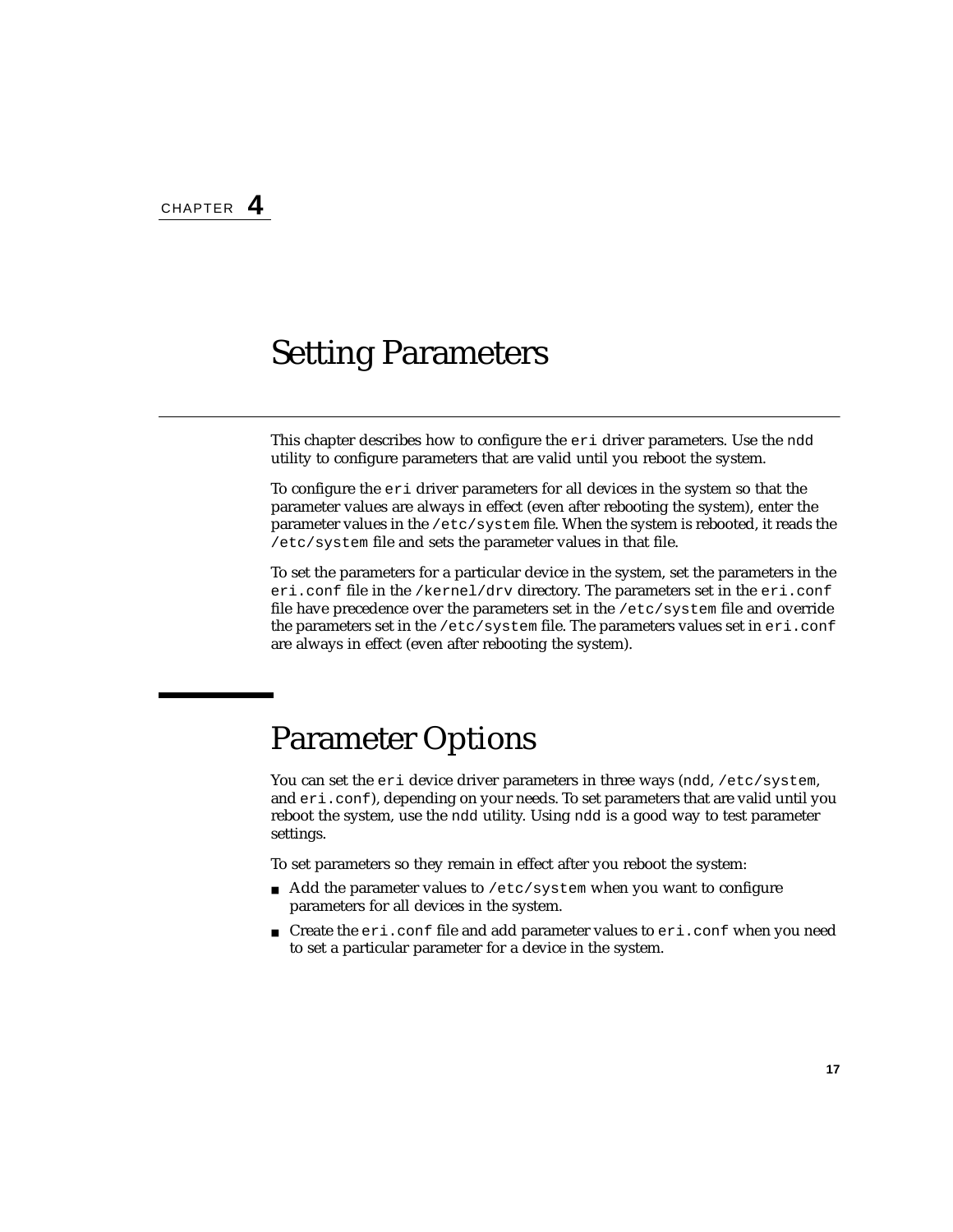If you want to test parameter settings, use the ndd utility described in ["Setting](#page-29-0) [Parameters Using](#page-29-0) ndd" on page 418. With ndd, the parameters are effective until you reboot the system. To make the parameter settings permanent, enter the values in /etc/system or eri.conf as described in this chapter.

## <span id="page-29-8"></span><span id="page-29-0"></span>Setting Parameters Using ndd

<span id="page-29-5"></span>Use the ndd utility to configure parameters that are valid until you reboot the system. The ndd utility supports any networking driver, which implements the Data Link Provider Interface (DLPI).

The following sections describe how you can use the eri driver and the ndd utility to modify (with the -set option) or display (without the -set option) the parameters for each SUNW,eri device.

### <span id="page-29-1"></span>Identifying Device Instances

<span id="page-29-7"></span><span id="page-29-4"></span>Before you use the ndd utility to get or set a parameter for the eri device, you must specify the device instance for the utility if there is more than one SUNW, eri device.

**Note –** If there is only one SUNW, extidence, the device is automatically chosen by the ndd utility.

- <span id="page-29-2"></span>To Specify the Device Instance for the ndd Utility
- <span id="page-29-6"></span>**1. Check the** /etc/path\_to\_inst **file to identify the instance associated with a particular device.**
- **2. Use that instance number to select the device as follows:**

% **ndd -set /dev/eri instance** *instance number*

The device remains selected until you change the selection.

### <span id="page-29-3"></span>Non-Interactive and Interactive Modes

You can use the ndd utility in two modes: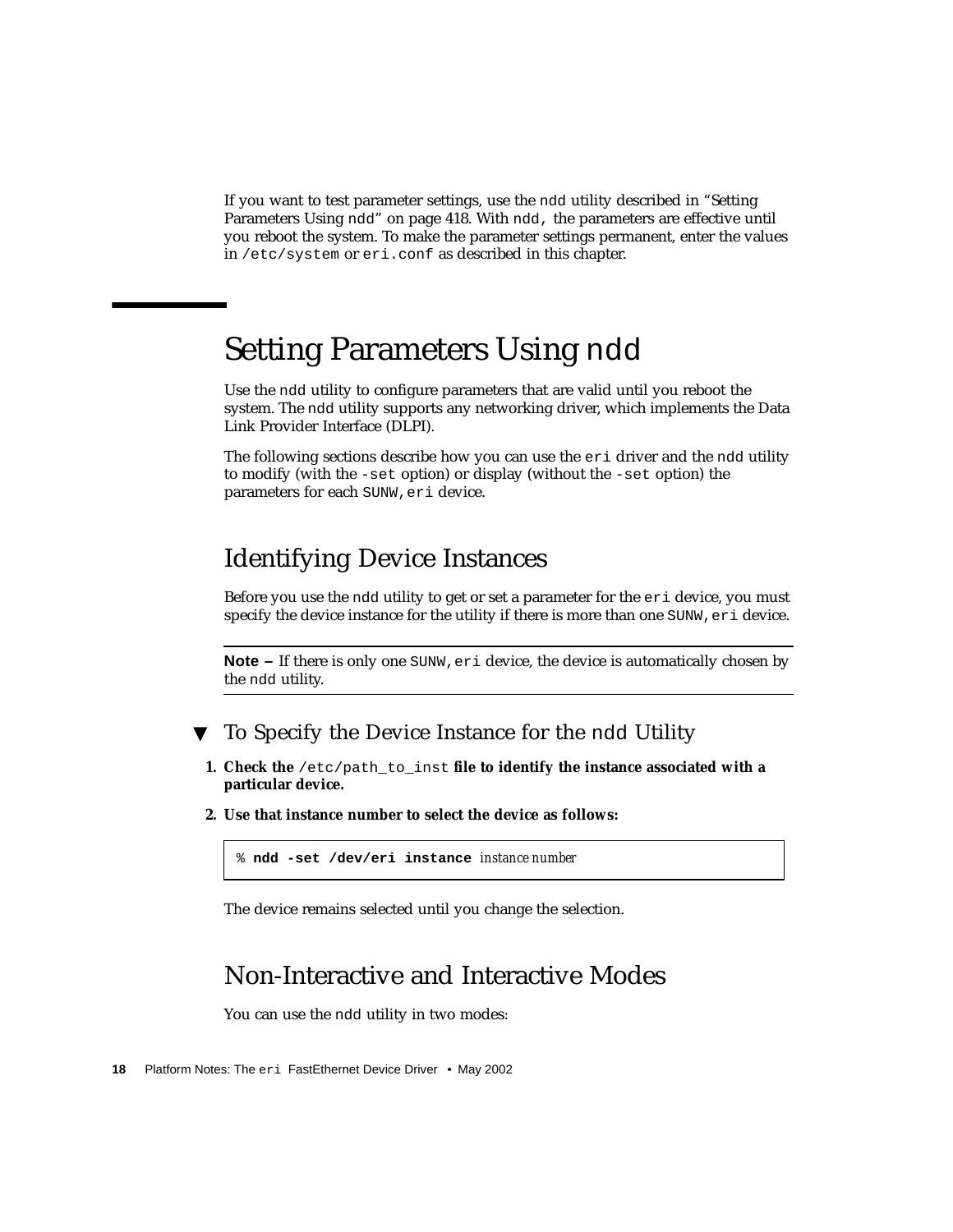- Non-interactive
- Interactive

In non-interactive mode, you invoke the utility to execute a specific command. Once the command is executed, you exit the utility. In interactive mode, you can use the utility to get or set more than one parameter value. (Refer to the ndd  $(1M)$  man page for more information.)

#### <span id="page-30-3"></span>Using the ndd Utility in Non-Interactive Mode

<span id="page-30-0"></span>**1. To modify a parameter value, use the** -set **option.**

If you invoke the ndd utility with the -set option, the utility passes *value*, which must be specified down to the named  $/$ dev $/$ eri driver instance, and assigns it to the parameter:

% **ndd -set /dev/eri** *parameter value*

**1. To display the value of a parameter, specify the parameter name (and omit the value).**

When you omit the -set option, a query operation is assumed and the utility queries the named driver instance, retrieves the value associated with the specified parameter, and prints it:

<span id="page-30-2"></span>% **ndd /dev/eri** *parameter*

Using the ndd Utility in Interactive Mode

<span id="page-30-1"></span>**1. To modify a parameter value in interactive mode, specify** ndd eri**, as shown below.**

The ndd utility then prompts you for the name of the parameter:

```
% ndd /dev/eri
name to get/set? (Enter the parameter name or ? to view all parameters)
```
After you enter the parameter name, the ndd utility prompts you for the parameter value (see ["Driver Parameter Values and Definitions" on page 39](#page-20-3) for parameter descriptions).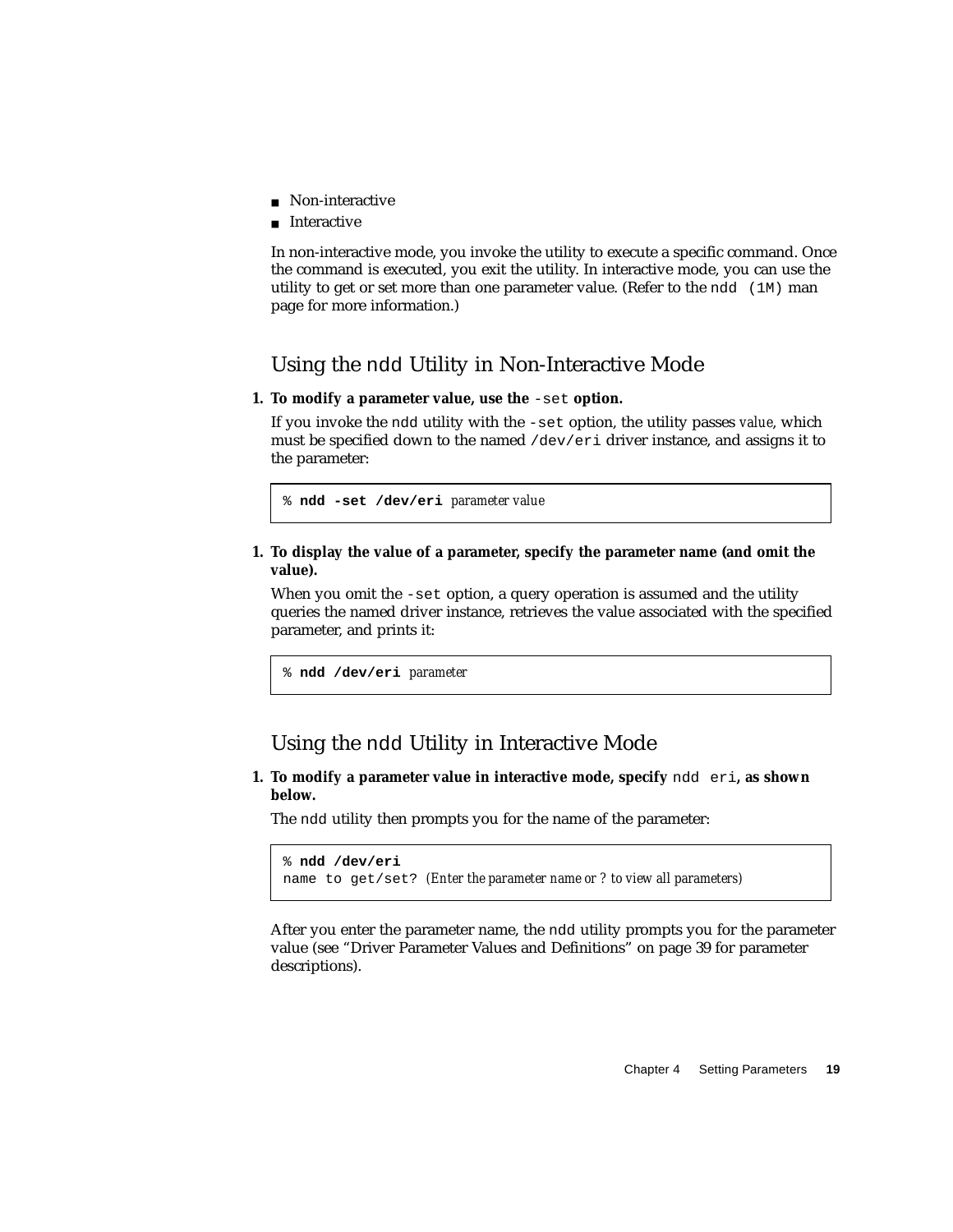**1. To list all the parameters supported by the** eri **driver, type:**

```
% ndd /dev/eri \?
```
(See ["Driver Parameter Values and Definitions" on page 39](#page-20-3) for parameter descriptions.)

**CODE EXAMPLE 4-1** Example of Listing All Parameters Supported by the eri Driver

| example # $ndd /dev/eri \$ ? |                  |
|------------------------------|------------------|
| P                            | (read only)      |
| transceiver inuse            | (read only)      |
| link status                  | (read only)      |
| link_speed                   | (read only)      |
| link_mode                    | (read only)      |
| ipq1                         | (read and write) |
| ipq2                         | (read and write) |
| use int xcvr                 | (read and write) |
| pace size                    | (read and write) |
| adv_autoneg_cap              | (read and write) |
| adv_100fdx_cap               | (read and write) |
| adv_100hdx_cap               | (read and write) |
| adv_10fdx_cap                | (read and write) |
| adv_10hdx_cap                | (read and write) |
| autoneg_cap                  | (read only)      |
| $100T4$ cap                  | (read only)      |
| 100fdx_cap                   | (read only)      |
| 100hdx_cap                   | (read only)      |
| $10fdx$ cap                  | (read only)      |
| 10hdx_cap                    | (read only)      |
| lp_autoneg_cap               | (read only)      |
| $lp_100fdx_cap$              | (read only)      |
| lp_100hdx_cap                | (read only)      |
| lp_10fdx_cap                 | (read only)      |
| lp_10hdx_cap                 | (read only)      |
| instance                     | (read and write) |
| lance mode                   | (read and write) |
| ipg0                         | (read and write) |
| example #                    |                  |

### <span id="page-31-1"></span><span id="page-31-0"></span>Setting Forced Mode

The procedure that follows describes how to set forced mode (not capable of autonegotiation).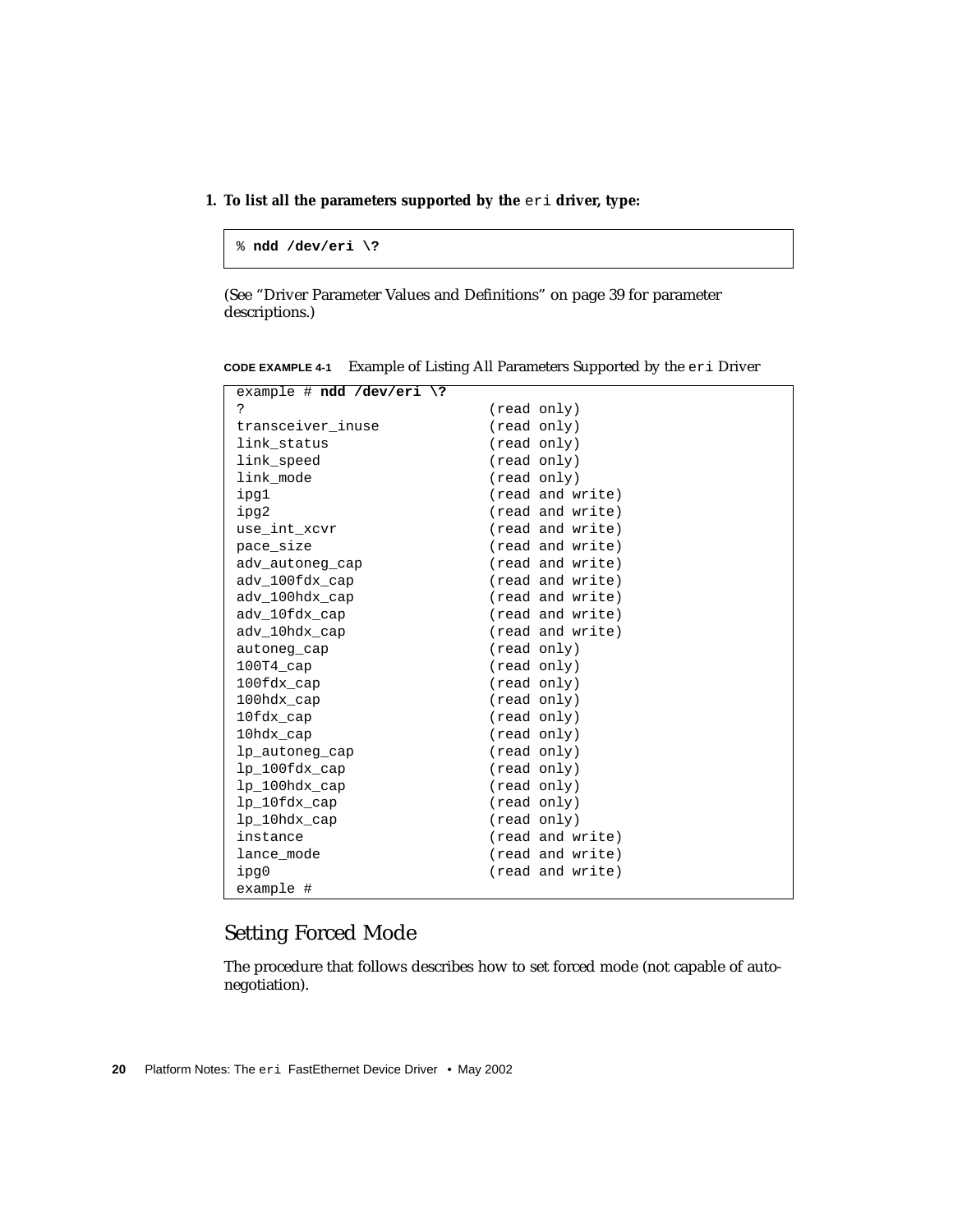### <span id="page-32-0"></span>To Select a Transceiver Capability and Set Forced Mode

**1. Select one of the following capabilities:** adv\_100fdx\_cap**,** adv\_100hdx\_cap**,** adv\_10fdx\_cap**, or** adv\_10hdx\_cap**, and set its value to** 1**.**

If you select more than one of the local transceiver capabilities, the driver selects the one that is highest in the priority order.

**2. Set the local transceiver capabilities advertised by the hardware to forced mode = 0, which is not capable of auto-negotiation:** adv\_autoneg\_cap 0

Use the ndd utility as described in "Using the ndd [Utility in Interactive Mode" on](#page-30-1) [page 419](#page-30-1) in this chapter.

#### <span id="page-32-5"></span>Auto-Negotiation Mode

#### <span id="page-32-2"></span><span id="page-32-1"></span>▼ To Set the Mode to Auto-Negotiation

- **1. Select** *at least one* **of the four capabilities (**adv\_100fdx\_cap**,** adv\_100hdx\_cap**,** adv\_10fdx\_cap**,** adv\_10hdx\_cap**) that you want to advertise to the remote system, and set its value to 1.**
- **2. Set the local transceiver capabilities advertised by the hardware to 1, the autonegotiation setting:** adv\_autoneg\_cap 1

Use the ndd utility as described in "Using the ndd [Utility in Interactive Mode" on](#page-30-1) [page 419](#page-30-1) in this chapter.

## <span id="page-32-3"></span>Setting Parameters in the /etc/system File

<span id="page-32-6"></span><span id="page-32-4"></span>To configure the eri driver parameters for all SUNW,eri devices in the system so that the parameter variables are always effective (even after rebooting the system), enter the parameter variables in the  $/etc/system$  file. When you reboot the system, the system reads the /etc/system file and sets these parameter variables in the eri module in the operating system kernel.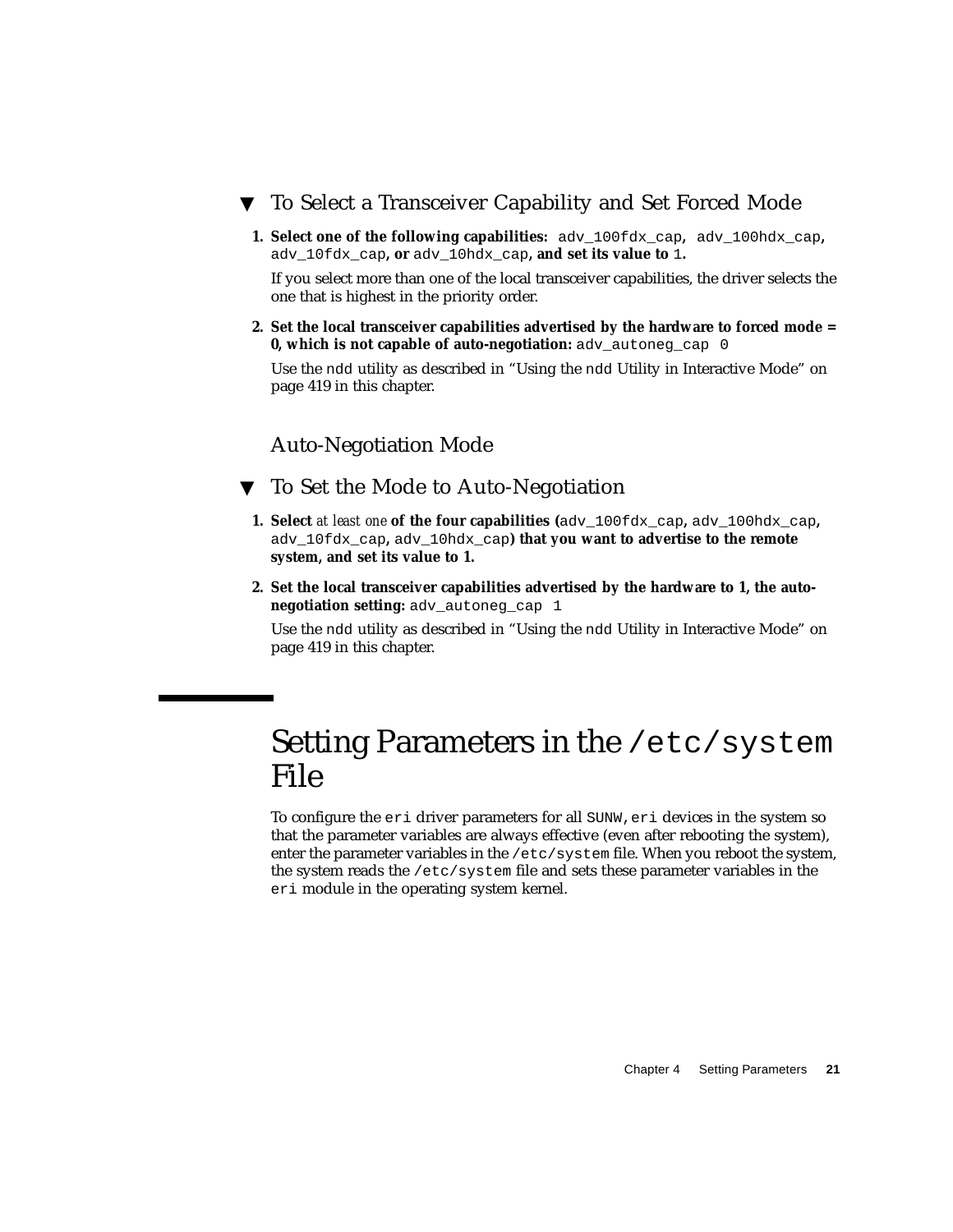The following table lists the variables you need to set in the /etc/system file.

<span id="page-33-6"></span><span id="page-33-5"></span><span id="page-33-4"></span><span id="page-33-3"></span><span id="page-33-2"></span><span id="page-33-1"></span><span id="page-33-0"></span>

| <b>Parameter</b> | <b>Values</b>                                                                       | <b>Description</b>                                                                                    |
|------------------|-------------------------------------------------------------------------------------|-------------------------------------------------------------------------------------------------------|
| ipg1             | 0, 255                                                                              | $ipg1 = 8$ (default at<br>initialization)                                                             |
| ipg2             | 0, 255                                                                              | $ipg2 = 4$ (default at<br>initialization)                                                             |
| pace_size        | $1 - 255$                                                                           | Number of back-to-back<br>packets transmitted at one<br>time                                          |
|                  | $\mathbf{0}$                                                                        | No limit to the number of<br>back-to-back packets that<br>can be transmitted (default)                |
| adv_autoneg_cap  | Local transceiver capability<br>advertised by the hardware                          | $0 =$ Forced mode<br>$1 = Auto-negotiation$<br>(default)                                              |
| adv_100fdx_cap   | Local transceiver capability<br>advertised by the hardware;<br>read/write parameter | $0 =$ Not 100 Mbit/sec full-<br>duplex capable<br>$1 = 100$ Mbit/sec full-duplex<br>capable (default) |
| adv_100hdx_cap   | Local transceiver capability<br>advertised by the hardware;<br>read/write parameter | $0 =$ Not 100 Mbit/sec half-<br>duplex capable<br>$1 = 100$ Mbit/sec half-duplex<br>capable (default) |
| adv_10fdx_cap    | Local transceiver capability<br>advertised by the hardware;<br>read/write parameter | $0 =$ Not 10 Mbit/sec full-<br>duplex capable<br>$1 = 10$ Mbit/sec full-duplex<br>capable (default)   |

**TABLE 4-1** Setting Variables in the /etc/system File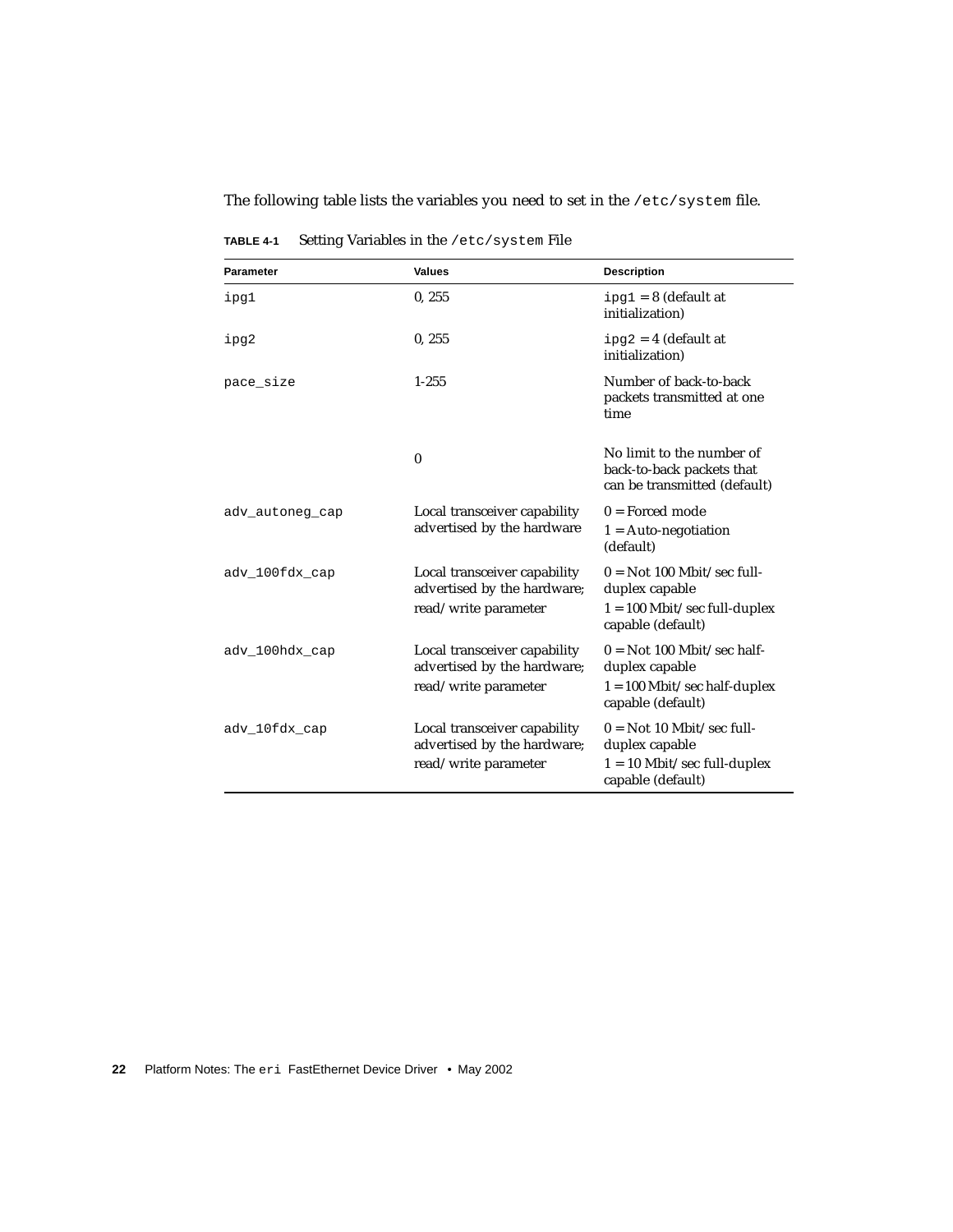<span id="page-34-4"></span><span id="page-34-2"></span>

| <b>Parameter</b> | <b>Values</b>                                                                                                                             | <b>Description</b>                                                                                  |
|------------------|-------------------------------------------------------------------------------------------------------------------------------------------|-----------------------------------------------------------------------------------------------------|
| adv_10hdx_cap    | Local transceiver capability<br>advertised by the hardware;<br>read/write parameter                                                       | $0 =$ Not 10 Mbit/sec half-<br>duplex capable<br>$1 = 10$ Mbit/sec half-duplex<br>capable (default) |
| lance mode       | $\bf{0}$                                                                                                                                  | lance mode disabled                                                                                 |
|                  | 1                                                                                                                                         | lance mode enabled<br>(default)                                                                     |
| ipg0             | $0-31$ — Note: The default<br>value is 16 nibble-times.<br>which is 6.4 microseconds<br>for 10 Mbps and 0.64<br>microseconds for 100 Mbps | Additional IPG before<br>transmitting a packet (after<br>receiving a packet)                        |

**TABLE 4-1** Setting Variables in the /etc/system File *(Continued)*

<span id="page-34-3"></span>These parameter values, described in [Chapter 3,](#page-20-2) are applicable to all SUNW, eri devices on the system. See [TABLE 3-2](#page-22-2) through [TABLE 3-9](#page-27-1) for parameter descriptions. An example follows.

### <span id="page-34-0"></span>▼ To Set ipg1 to 10 and ipg2 to 5 When Rebooting

- **1. Become superuser.**
- **2. Add the following lines to the** /etc/system **file:**

```
set eri:ipg1 = 10
set eri:ipg2 = 5
```
- **3. Save the** /etc/system **file.**
- **4. Save all files and exit all programs. Exit the windowing system.**
- **5. Reboot the system by typing** init 6 **at the superuser prompt.** The system is halted and then rebooted.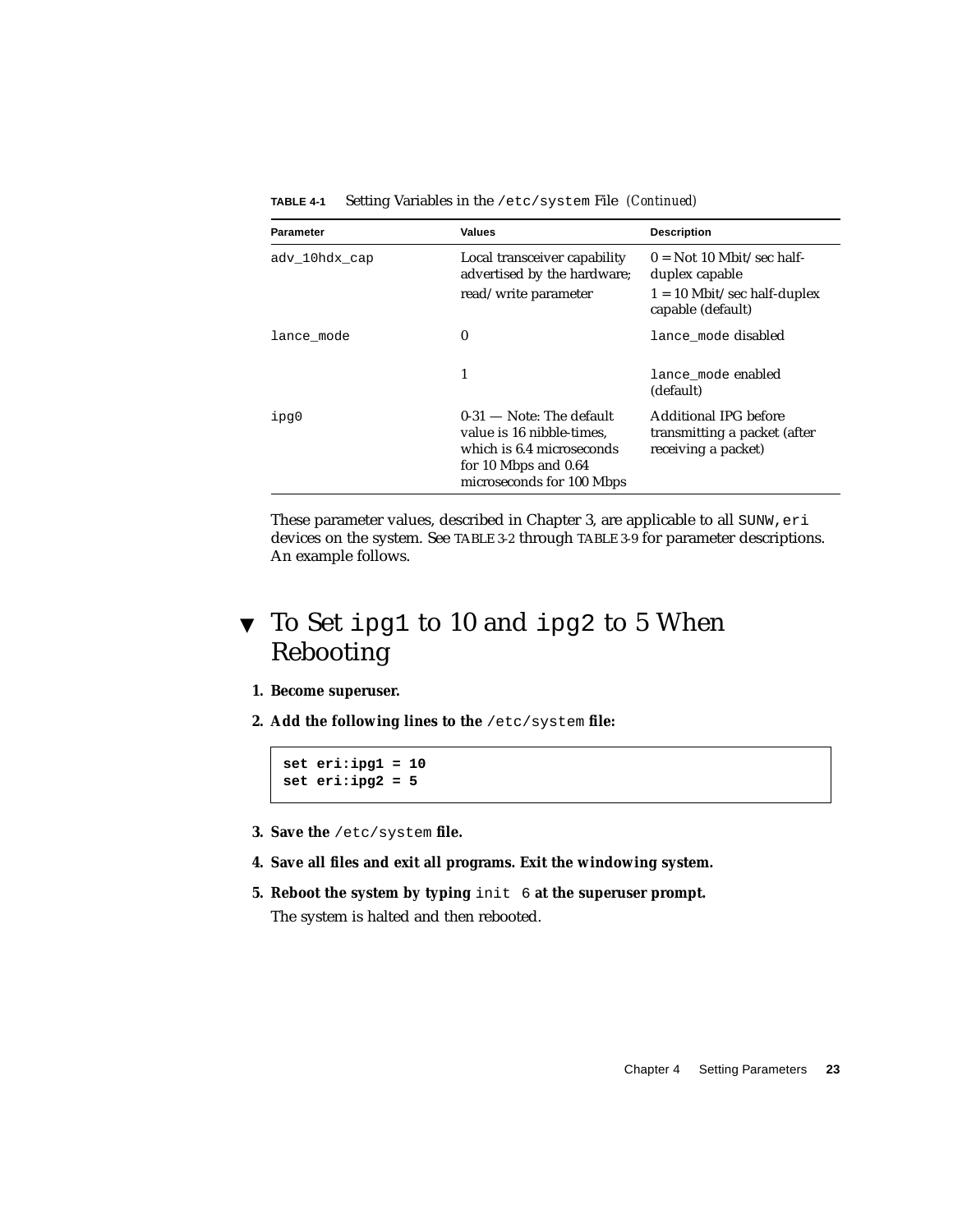# <span id="page-35-6"></span><span id="page-35-0"></span>Setting Parameters Using the eri.conf File

<span id="page-35-4"></span>You can also specify the properties described in the section, ["Setting Parameters in](#page-32-3) the  $/etc/system$  [File" on page 421,](#page-32-3)" in this chapter on a per-device basis by creating the  $eri$ . conf file in the /kernel/dry directory. The properties set in the eri.conf file will override the parameters set in the /etc/system file. Use eri.conf when you need to set a particular parameter for a device in the system. The parameters you set are read and write parameters that are listed in [Chapter 3.](#page-20-2)

The man pages for  $prtconf$  (1M), system (4) and driver.conf (4) include additional details. An example follows:

### <span id="page-35-1"></span>▼ To Configure Driver Parameters Using eri.conf

**1. Obtain the hardware path name for the device in the device tree.**

<span id="page-35-3"></span><span id="page-35-2"></span>Typically this path name and the associated instance number will be present in the /etc/path\_to\_inst file. For example, on a Sun Blade 1000 PCI system, the /etc/path\_to\_inst file will have the following entry:

"/pci@8,700000/network@5,1" 0 "eri"

- In the entry:
	- The first part within the double quotes specifies the hardware node name in the device tree.
	- The second number is the instance number.
	- The last part in double quotes is the driver name.
- $\blacksquare$  In the device path name, the last component after the last / character and before the @ character is the device name.
- <span id="page-35-5"></span>■ The path name before the last component is the parent name.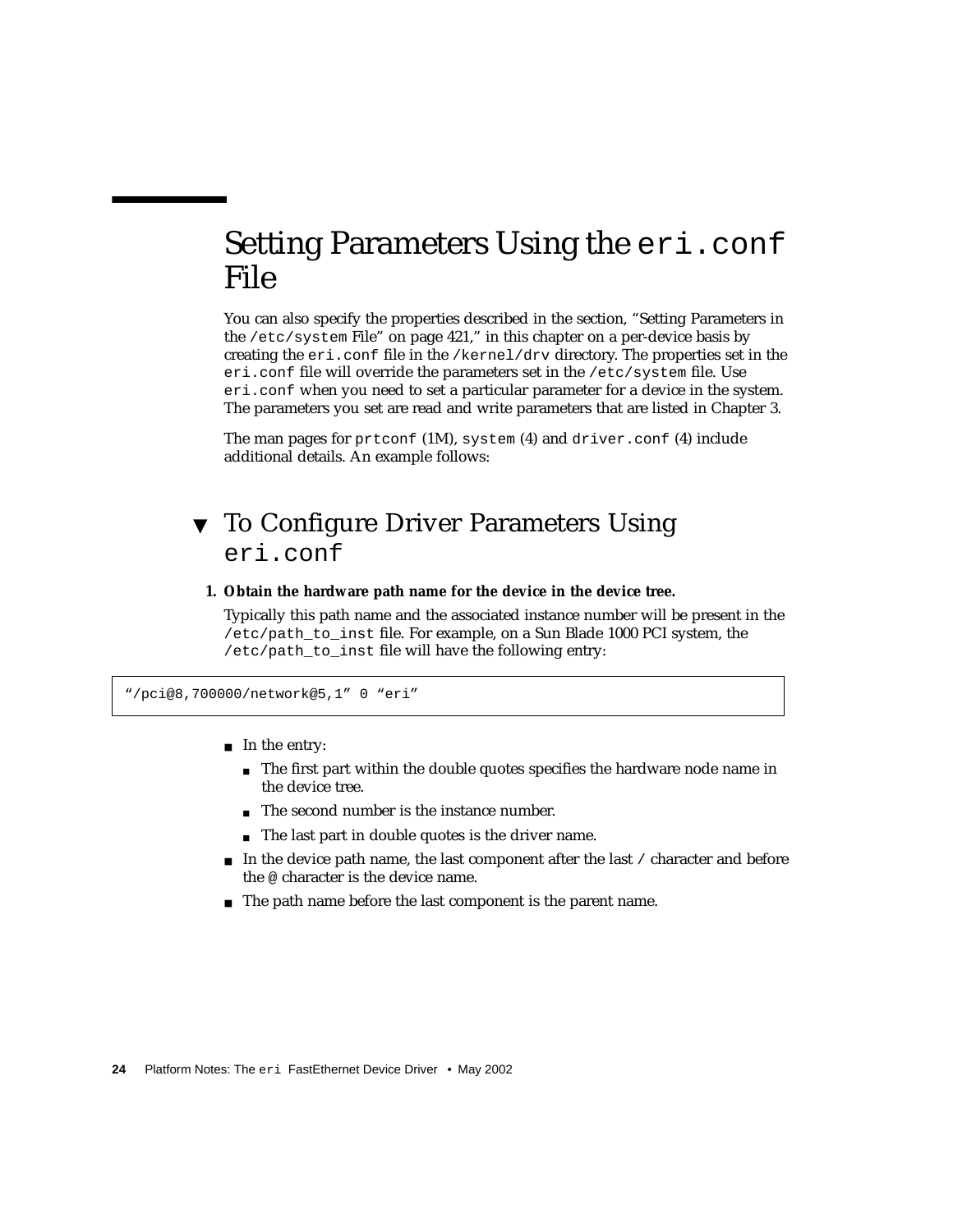<span id="page-36-1"></span>■ The comma-separated numbers after the @ character at the end represent the device and function numbers, which are together referred to as unit-address.

To identify a PCI device unambiguously in the eri.conf file, use the name, parent name, and the unit-address for the device. Refer to the  $pci(4)$  man page for more information about PCI device specification.

In the first line of the previous example:

- Name = eri
- Parent =  $/pci@8,700000$
- Unit-address =  $5, 1$
- <span id="page-36-0"></span>**2. Set the** ipg1 **and** ipg2 **parameters for the above device in the** /kernel/drv/eri.conf **file:**

name = "eri" parent = "/pci@8,700000" unit-address = "5,1" ipg1=10 ipg2=5;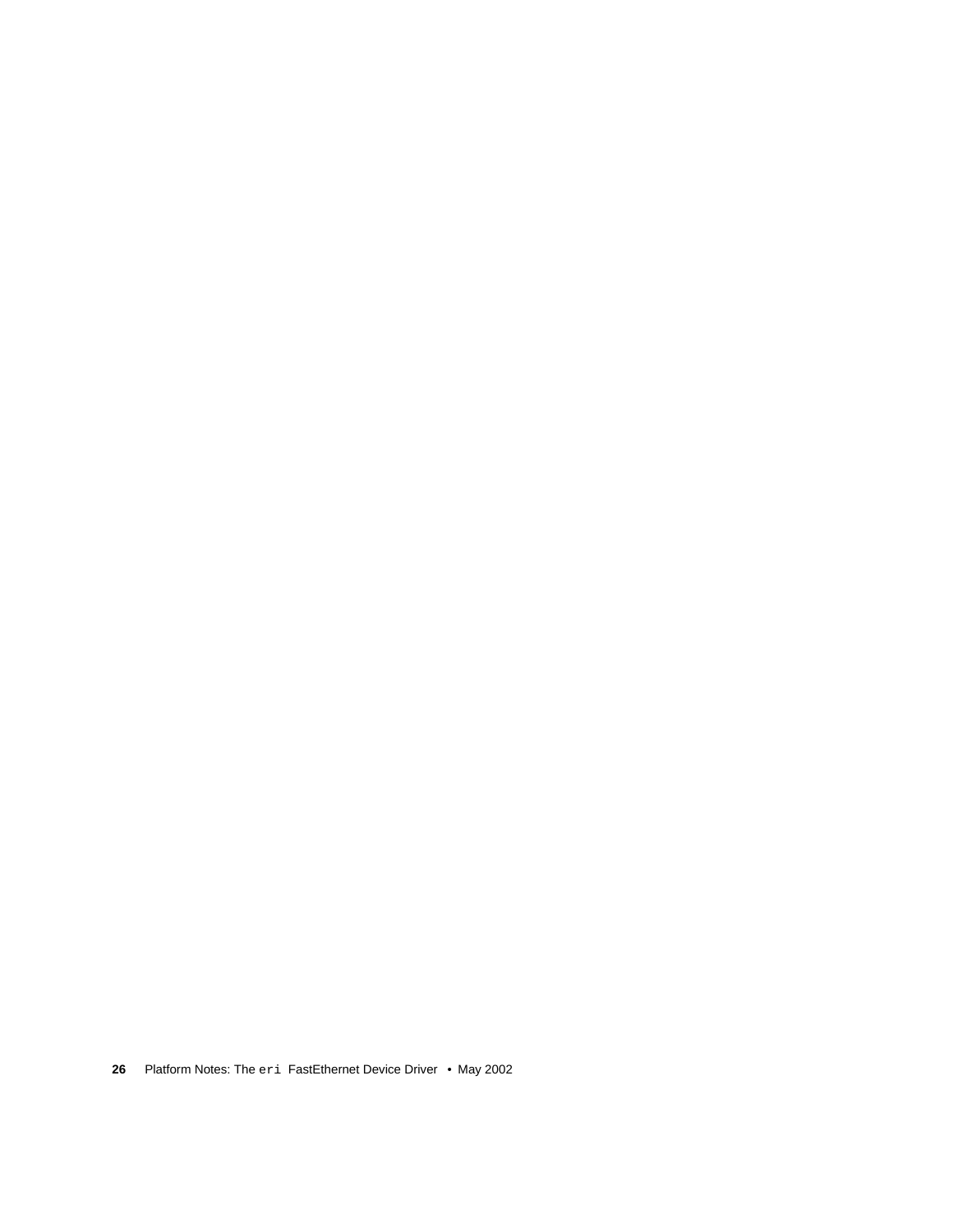# <span id="page-38-3"></span><span id="page-38-0"></span>Auto-Negotiation

An understanding of auto-negotiation will help you manage your Sun eri FastEthernet interface. Auto-negotiation automates the speed and mode of the interface. Auto-negotiation detects the link partner capabilities and accommodates to them.

# <span id="page-38-1"></span>The Auto-Negotiation Protocol

Autonegotiation is a key feature of the Sun eri FastEthernet driver. The autonegotiation protocol, as specified by the *100BASE-T IEEE 802.3u Ethernet Standard*, selects the operation mode (half-duplex or full-duplex), and the auto-sensing protocol selects the speed (10 Mbps or 100 Mbps) for the adapter.

### <span id="page-38-2"></span>Boot Process on the Network

The auto-negotiation protocol does the following when the system is booted:

- Identifies all link partner-supported modes of operation
- Advertises its capabilities to the link partner
- Selects the highest common denominator mode of operation based on the following priorities (in decreasing order):

| Priority | Line Speed and Mode   |  |
|----------|-----------------------|--|
| First    | 100 Mbps, full-duplex |  |
| Second   | 100 Mbps, half-duplex |  |
| Third    | 10 Mbps, full-duplex  |  |
| Fourth   | 10 Mbps, half-duplex  |  |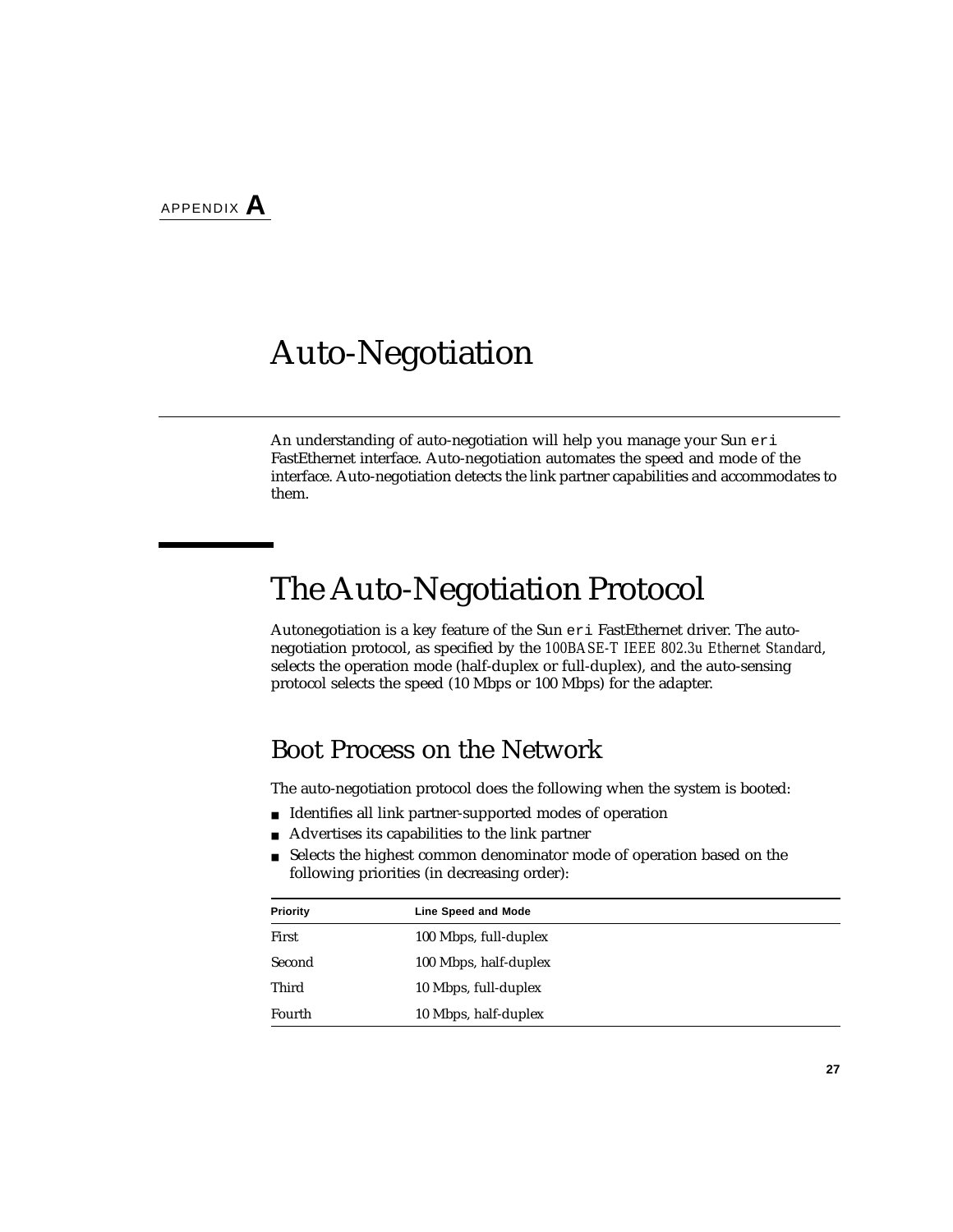The link partner is the networking device (system, Ethernet hub, or Ethernet switch) at the other end of the link or cable.

### <span id="page-39-0"></span>Correcting Errors in Negotiating

If the SUNW,eri device is connected to a remote system or interface that is not capable of auto-negotiation, your system automatically selects the correct speed and half-duplex mode.

If the Sun eri FastEthernet is connected to a link partner with which the autonegotiation protocol fails to operate successfully, you can configure the device so it does not use this protocol. This forces the driver to set up the link in the mode and speed of your choice.

### <span id="page-39-1"></span>Internal (Local) Transceiver

The internal transceiver also supports a forced mode of operation. This is where the user selects the speed and mode using the ndd utility, by editing the /etc/system file, or by creating an  $eri$ .conf file in the kernal/drv/ directory. The ndd utility makes calls to the eri driver to choose the speed and mode.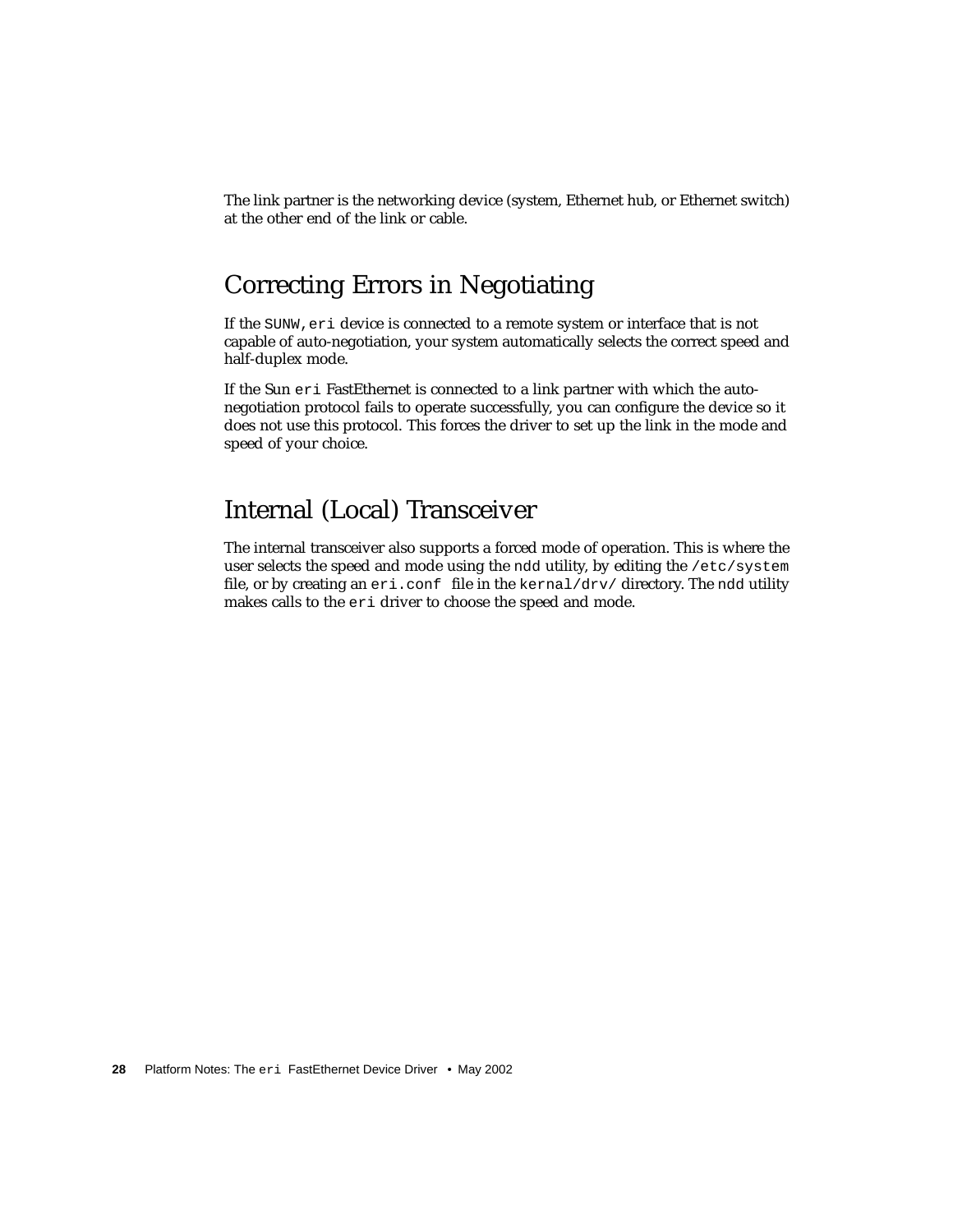## <span id="page-40-0"></span>Index

#### **A**

Auto-Negotiation [hardware characteristics, 2](#page-13-1)

### **B**

[Booting From the Network, 5](#page-16-2)

### **C**

[configuring the driver software, 3](#page-14-5) [configuring the host file, 3](#page-14-6)

### **D**

[device, 18,](#page-29-4) [24](#page-35-2) [devices, 3](#page-14-7) DLPI [Data Link Provider Interface, 18](#page-29-5) [Driver Parameter Values and Definitions, 9](#page-20-3)

### **F**

Files /etc/hostname.eri*num*[, 4](#page-15-0) /etc/hosts[, 4](#page-15-1) /etc/path\_to\_inst[, 18,](#page-29-6) [24](#page-35-3) /etc/system[, 17,](#page-28-3) [21,](#page-32-4) [23](#page-34-1) /kernel/drv/eri.conf[, 25](#page-36-0)

eri.conf[, 17,](#page-28-4) [24](#page-35-4) path\_to\_inst[, 3](#page-14-8)

#### **H**

[Hardware Overview, 1](#page-12-4) [host file, configuring, 3](#page-14-6)

#### **I**

[instance, 18](#page-29-7) [instance number, 4](#page-15-2)

#### **N**

ndd [Utility in Interactive Mode, 19](#page-30-2) ndd [Utility in Non-Interactive Mode, 19](#page-30-3) nvedit [command, 6](#page-17-3) nvstore [command, 7](#page-18-0)

#### **O**

[Operating Speeds and Modes, 1](#page-12-5) Operational Modes [Auto-Negotiation Mode, 21](#page-32-5) [Setting Forced Mode, 20](#page-31-1) [Optional Post-Installation Procedures, 6](#page-17-4)